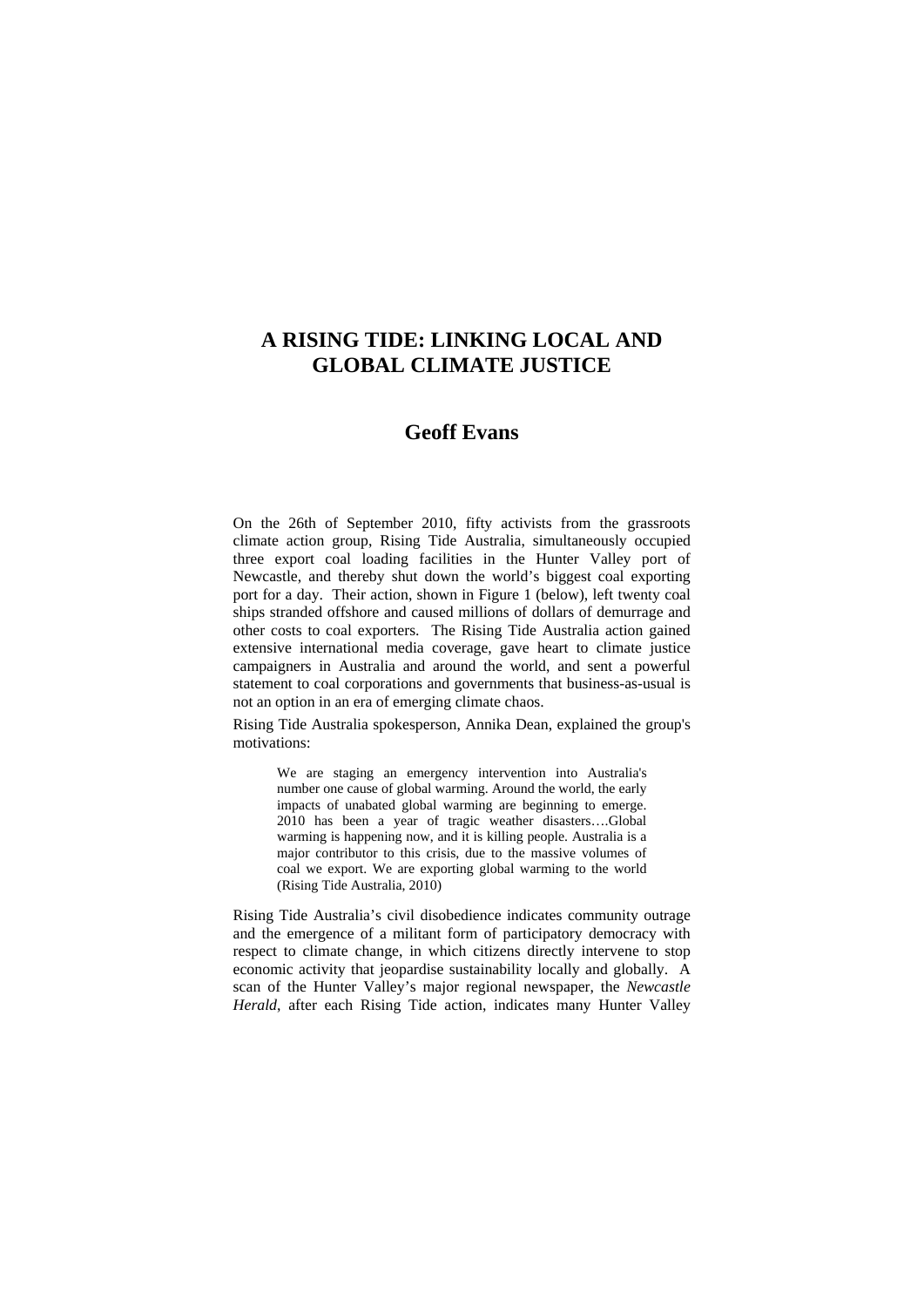residents, farmers, environmentalists, trade unionists and others support civil disobedience to stop the threat that coal dependency poses to local and global ecological, social and economic sustainability, and to stop runaway climate change.



**Figure 1: Port Blockade, Newcastle, 26 September 2010** 

(Photo courtesy: Conor Ashleigh, www.conorashleigh.com)

Coal has played a fundamental role as the primary energy source in industrial economies and societies. Coal-fired power generation continues to be the main way of providing electricity to the world. Currently about 39% of world electricity is supplied from coal-fired power stations (World Coal Institute, 2009), and 80% of Australia's electricity is generated from coal, with 40 percent of that generated in the Hunter Valley (ABARE, 2010: 21). However, it is becoming increasingly apparent to communities living in the Hunter Valley, and other coal regions, that coal mining and coal-fired power generation are not foundations for sustainable economies. Globally the coal economy contributes roughly 20 percent of global greenhouse gases making it the single largest contributor to climate change (Pew Center on Global Climate Change, 2008). With runaway climate chaos looming, coal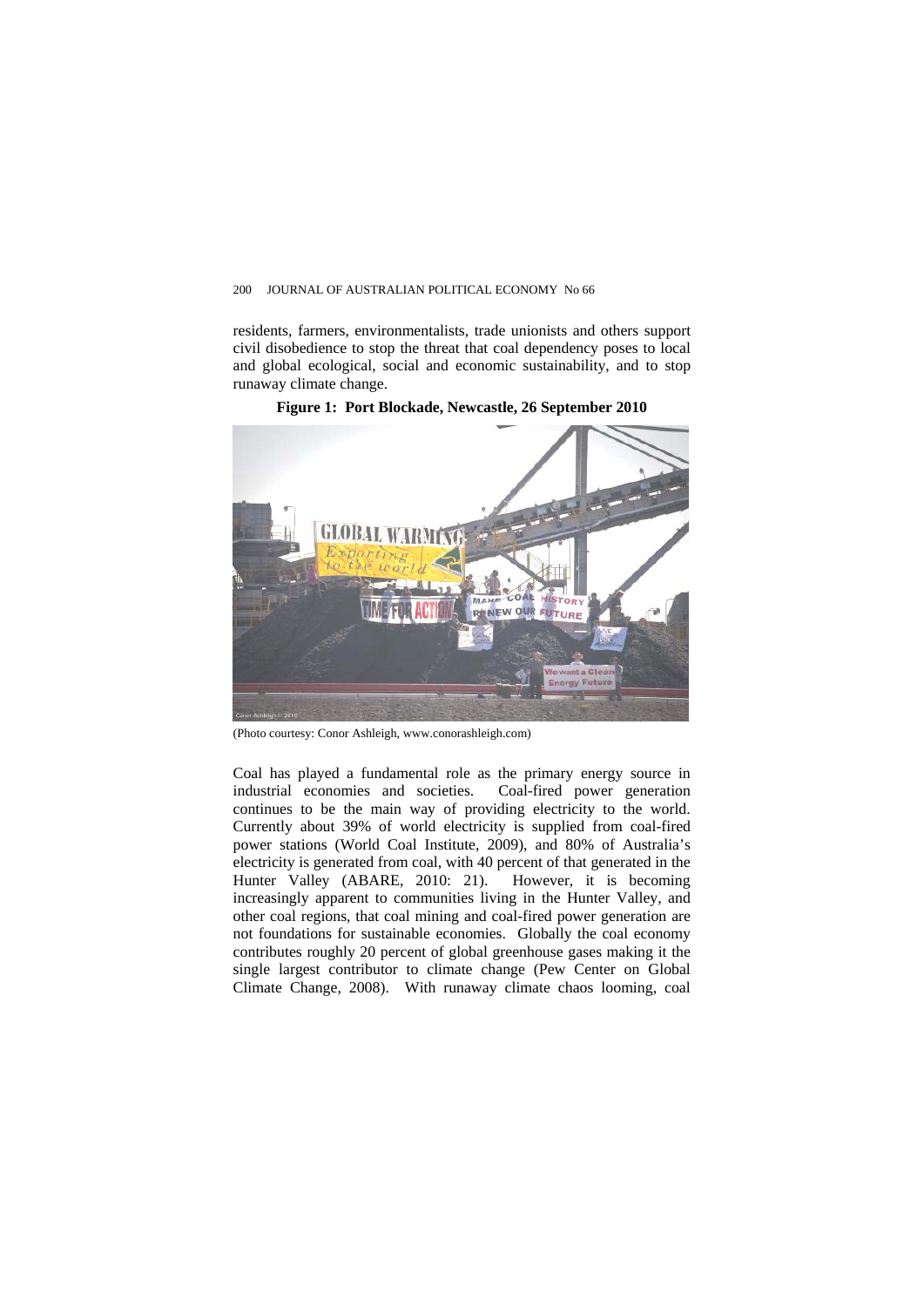dependency has become a pathological condition, that is, a harmful condition that threatens ecological and social wellbeing.

Various linked social movements have emerged over the last 30 years to challenge the hegemony that the coal industry, mining corporations and state-owned fossil fuel power generators have over the Hunter Valley's ecological, economic and political trajectory. Many activists in these movements focus on restoring local ecosystem and human health and on protecting community rights to control local development. These are essentially environmental justice movement campaigns striving to achieve distributive, procedural and relational justice with respect to environmental equality within and between human communities (Bullard, 1994; Bryant, 1995, Faber, 1997; Low & Gleeson, 1998; Schrader-Frechette, 2002; Agyeman *et al*., 2003).

The environmental justice movement is prominent in many Indigenous, coloured, poor rural and working class communities where disproportionate shares of environmental hazardous and toxic industries are located. The movement is, primarily, about equitable distribution of environmental benefits and burdens - environmental 'goods' and 'bads'. Environmental justice activists campaign to ensure that 'bads' are not dumped in politically and economically marginalised communities while 'goods' are concentrated in wealthy, politically powerful communities (Bullard, 1994). While the scope of the movement's campaigns span from the local to the global, the movement is about equity, but not necessarily about elimination of environmental 'bads' altogether.

Some environmental justice groups in the Hunter Valley, such as Minewatch and the Singleton Healthy Air Group that are focused on local environmental health issues, do not necessarily identify as part of the climate movement, the social movement that has emerged around the world to campaign for mitigation of, and adaptation to, the dangers of climate change.

However, there is a clear link between environmental justice and climate justice campaigns. The global climate justice focus is arguably a global environmental justice campaign that challenges the distributive, procedural and relational injustices that have put the burden of climate change impacts most acutely on vulnerable low-income and Indigenous communities, and particularly communities in the Global South.

Like the environmental justice movement, the climate movement is a broad social movement whose activists adopt a wide range of strategies.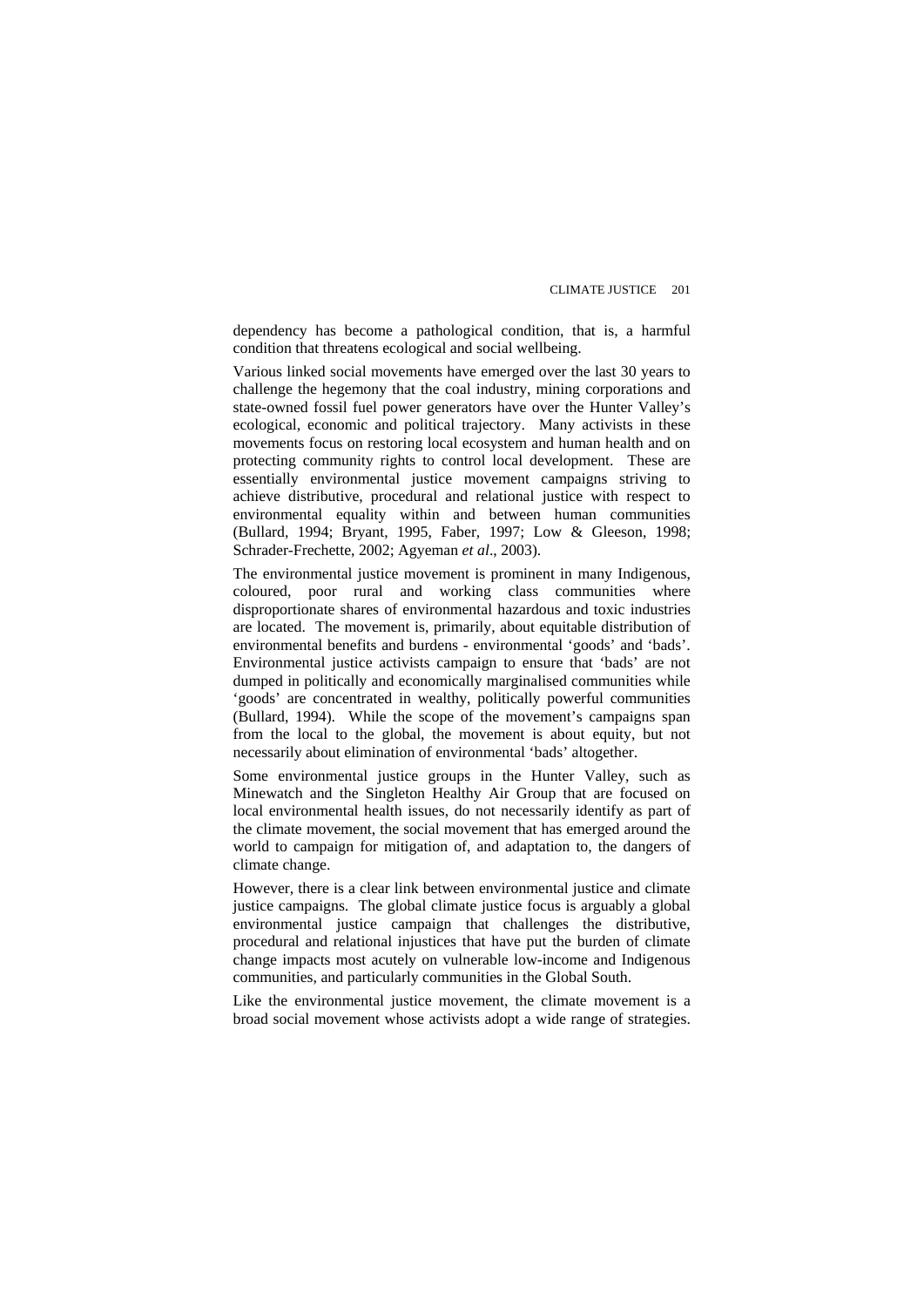Climate campaign that demand strong environmental regulation and corporate accountability, for internalizing the full social and ecological costs of carbon and ecosystem services, for public investment in zero carbon technologies, and for consumption levels within planetary limits are not necessarily incompatible with capitalist economies, nor might they necessarily fundamentally disrupt current societal power relations. However, these policies are also essentials of an ecologically sustainable, democratic and equitable economy.

The climate justice movement extends the focus of both the climate movement and the environmental justice movements to remove the specific global underlying causes of climate change as well as its inequitable global impacts.

Climate justice is not just a theoretical goal. It is also a political practice founded on empowerment of marginalized communities, resistance to corporate control of global affairs, and to ending the growth addiction inherent in global capitalism. Climate justice struggles connect with other struggles, particularly campaigns opposing the relegation of nature as a commodity to be bought and sold for profit, and with global justice campaigns to extend democratic control of the food, energy and water systems that are fundamental to life. Many climate justice organisations and activists are part of social movements that seek to build sustainable, cooperative, local communities from the bottom up (Rising Tide North America, 2009)

There is diversity within the climate justice movement that reflects perspectives from the Global North and South and debates about what strategies are needed to achieve climate justice, for example, over the role of governments.

However, most climate justice campaign organisations share a common basic analysis of climate change that

- the historical responsibility for the problem rests with corporations and governments in the Global North;
- that inequitable and disproportionate harmful consequences of climate change fall on Indigenous communities and poor and vulnerable communities mostly living in the Global South;
- that this constitutes an ecological debt (specifically a climate debt) owed by corporations and governments of the Global North to the people of the Global South; and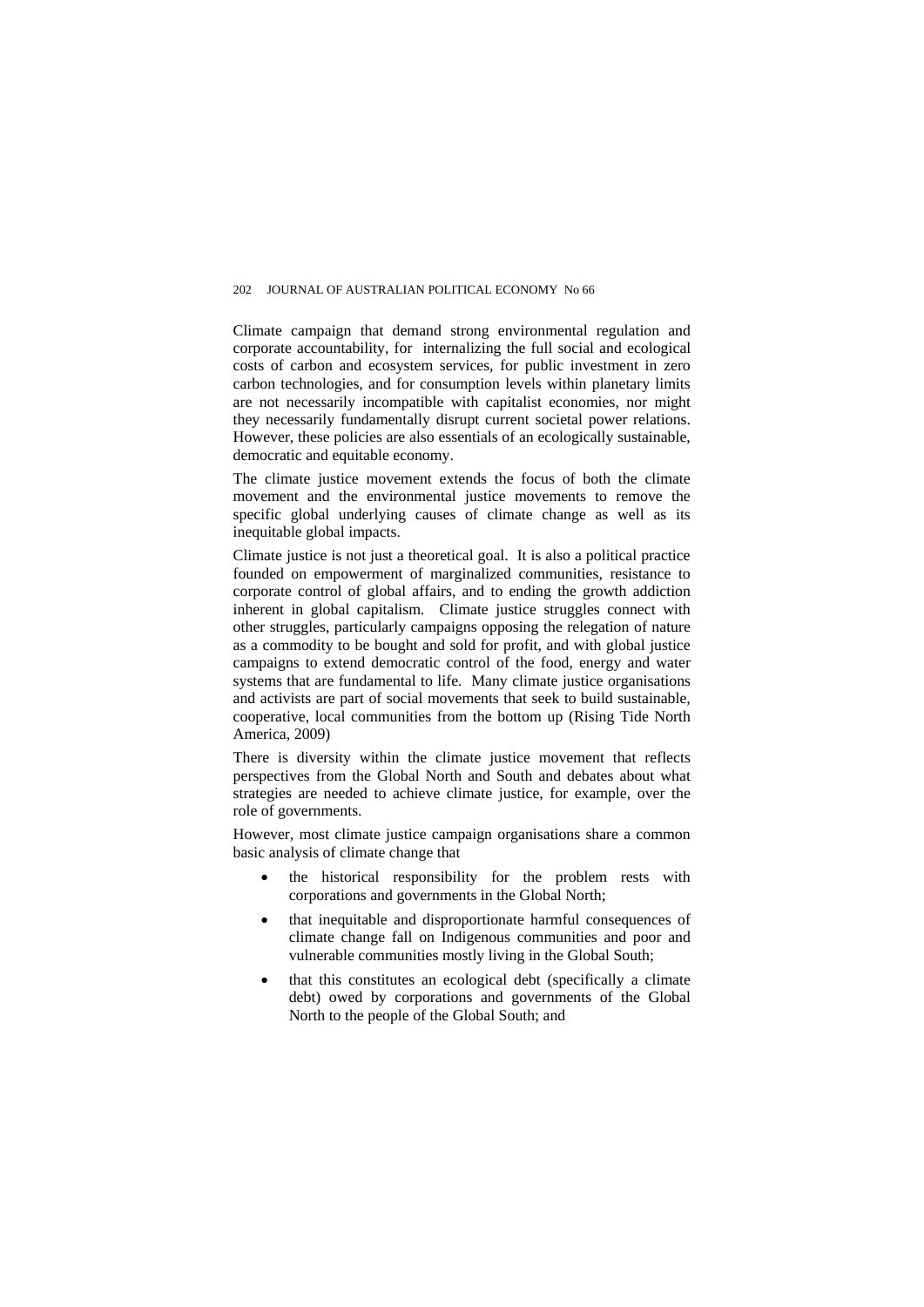• that market solutions will not solve the problem (Building Bridges Collective, 2010).

Climate justice campaigns address four key themes: the root causes of climate change, the rights of affected communities, reparations to repay the historic climate debt, and promoting participatory democracy (Athanasiou & Baer, 2002; Pettit, 2004, Rising Tide North America, 2010).

Climate justice campaigns challenge the domination of corporate and state-owned, centralised fossil-fuel and nuclear energy systems and pose localised, community controlled, renewable energy technologies as a more democratic, accountable and sustainable alternative.Climate justice campaigns use grassroots organising and mass direct action to challenge corporate and government control of, and profiteering from, exploitation of nature as a commodity.

The global climate and political-economic systems influencing it are examples of complex adaptive socio-ecological systems. There are many examples of complex adaptive socio-ecological systems where the incremental growth and cumulative impact of many small disturbances can reach a scale where they can disrupt system control mechanisms and cause the system to cross critical thresholds. The rapid collapse of apparently stable systems and rapid transformation into a new and different state often follows (see Gunderson & Holling, 2002; Kinzig *et al*, 2006; Walker *et al,* 2006 for examples).

The impact of individual climate justice disturbances might be imperceptible and their influence on larger systems may seem insignificant, but the power of the climate justice movement is in the cumulative impact of many small disturbances across ecological, social, economic and political domains, and across spatial scales. These disturbances influence energy and corporate governance regimes, the social licence to operate of fossil fuel industries, and community power to achieve social change.

Rising Tide Australia is part of the network of grassroots organisations that make up the global climate justice movement. This paper examines Rising Tide Australia, as an example of a regionally-specific climate justice movement response to the coal industry and climate change.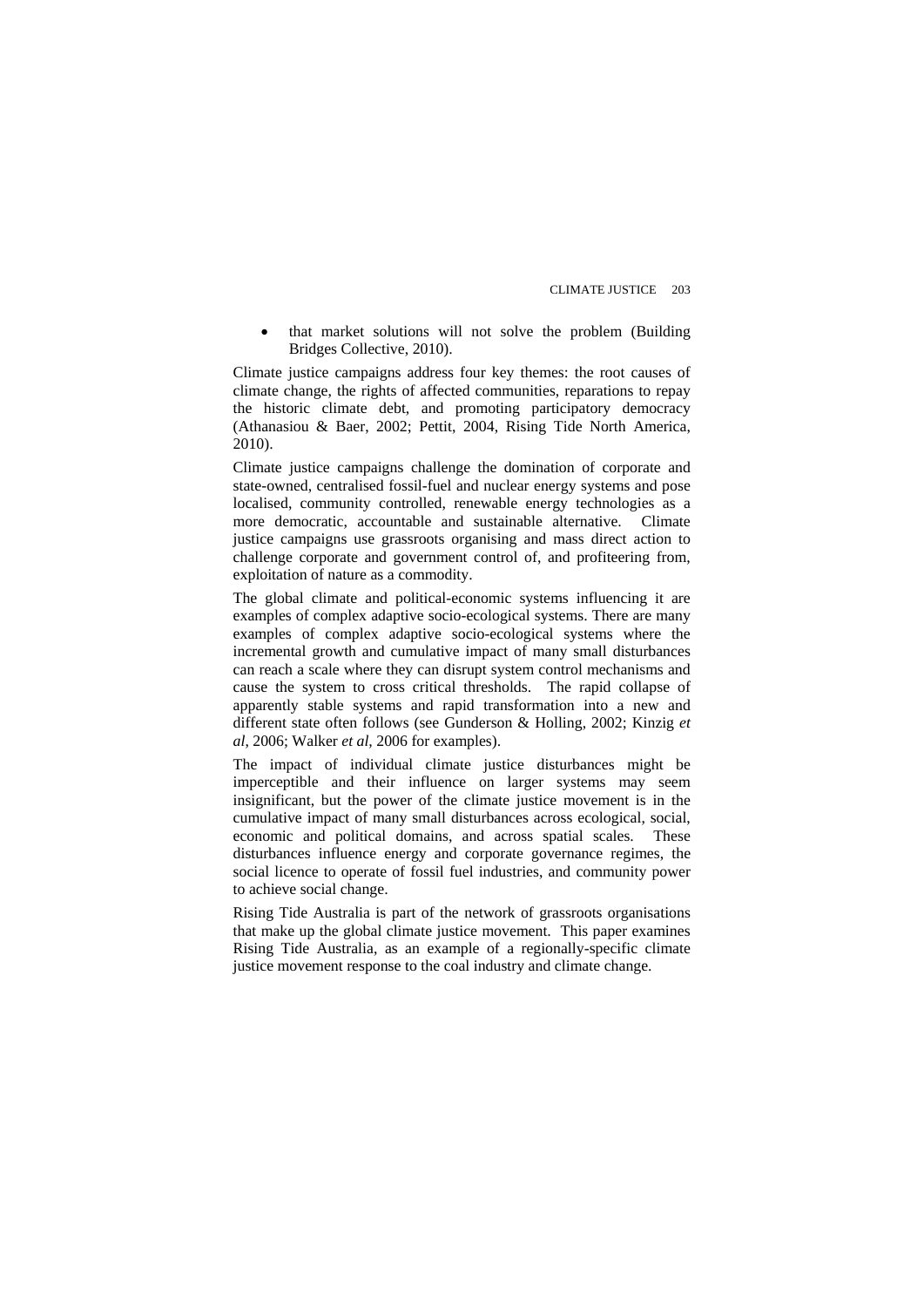### **The Hunter Valley Coal Industry: Embedded In Globalised Energy Markets**

The Hunter Valley's climate justice movement is located in one of the world's climate change hot-spots. Australia is the world's largest coal exporter; and coal is Australia's largest energy export earner, with a value of \$55 billion in 2008-09, followed by LNG, crude oil and uranium. Energy exports accounted for 33 per cent of Australia's total exports of goods and services in 2008-09 (ABARE, 2010:2)

The overwhelming majority of Australia's thermal coal exports are from the Hunter Valley, through the port of Newcastle, located 150 kilometres north of Sydney in the State of New South Wales (NSW). Ninety million tonnes were exported in 2009, and export capacity will grow to 200 million tonnes annually by 2016 (NSW Department of Primary Industries Mineral Resources Division, 2009). Almost three-quarters of coal exports from Australia (and the Hunter Valley), go to the East Asian markets of Japan, Korea and Taiwan (World Coal Institute, 2009).



**Figure 2: The Hunter River Catchment And Mining Areas** 

(*Map courtesy* Rey-Lescure, 2009)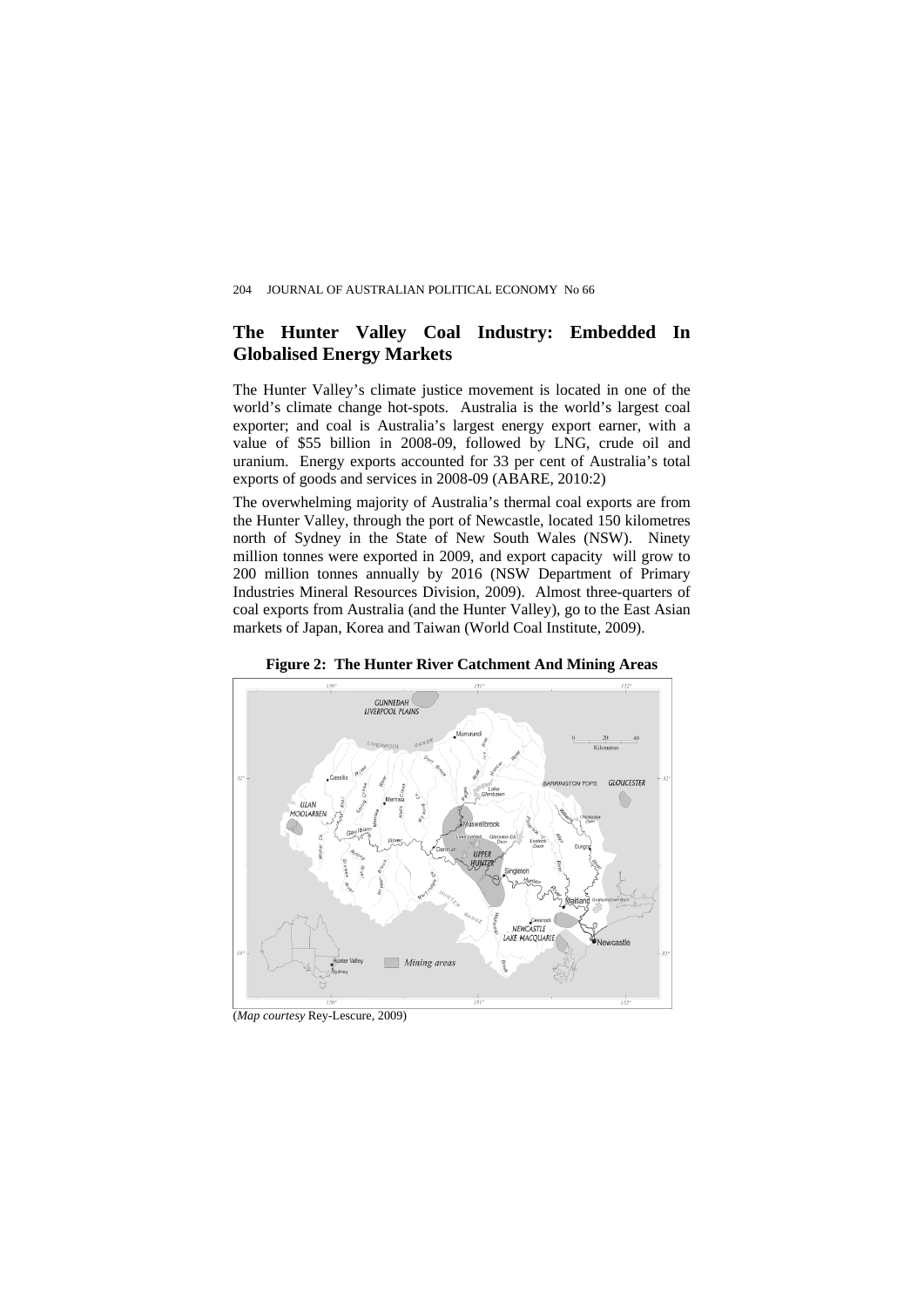The Hunter Valley's coal economy includes more than 40 coalmines, 6 coal-fired power stations, 3 export coal loaders and a vast network of railways, coal washeries, mining equipment maintenance and manufacturing businesses, and significant energy, mining and bulk materials handling research capacity. Over 280 square kilometres of the Upper Hunter Valley is directly affected by coal mining operations (shown in Figure 2 above) (Rey-Lescure, 2009).

The Hunter Valley's coal economy emerged from the first days of British occupation of the region. Australia's first coal mine was established at the mouth of the Hunter River in 1804, worked by dissident Irish convicts transported from the convict town of Sydney after the Vinegar Hill riots (Comerford, 1997).

The city that emerged from these early workings and the conglomeration of coal mining pit-top villages around the estuary of the Hunter River became Australia's sixth largest city, and a major heavy industry and manufacturing centre. The coal industry has steadily spread from Newcastle, over the last 200 years, up the Hunter River valley and over the ranges into the Liverpool Plains.

Huge longwall underground mines and vast open-cut mines have replaced the small underground mines of the colonial era. BHP Billiton's Mt Arthur mine in the Upper Hunter, extends for many square kilometres of underground and open-cut mines, and produces over 20 million tonnes annually, with most for export (BHP Billiton, 2009). With each tonne of coal burnt contributing about 2.4 tonnes of carbon dioxide, the output of the Mt Arthur mine contributes almost 55 million tonnes of greenhouse gas annually (Department of Climate Change, 2008*)*.

The Hunter Valley coal industry was export focused from its outset, with a shipment of coal to India in 1810 being the first profitable export from Britain's Australian penal settlement (Coal River Working Party, 2006).

The industry grew steadily during the 1800s, but the industry really took off after the discovery of the South Maitland coalfield in the late 1800s. The pace and scale of labour migration into the Hunter Valley coalfields and industry growth in the late 1800s was unprecedented in Australia. In the five years between 1899 and 1904 the number of miners on the Hunter Valley's South Maitland coalfields exploded jumping from only 377 to 10,505 (O'Neill, 2007).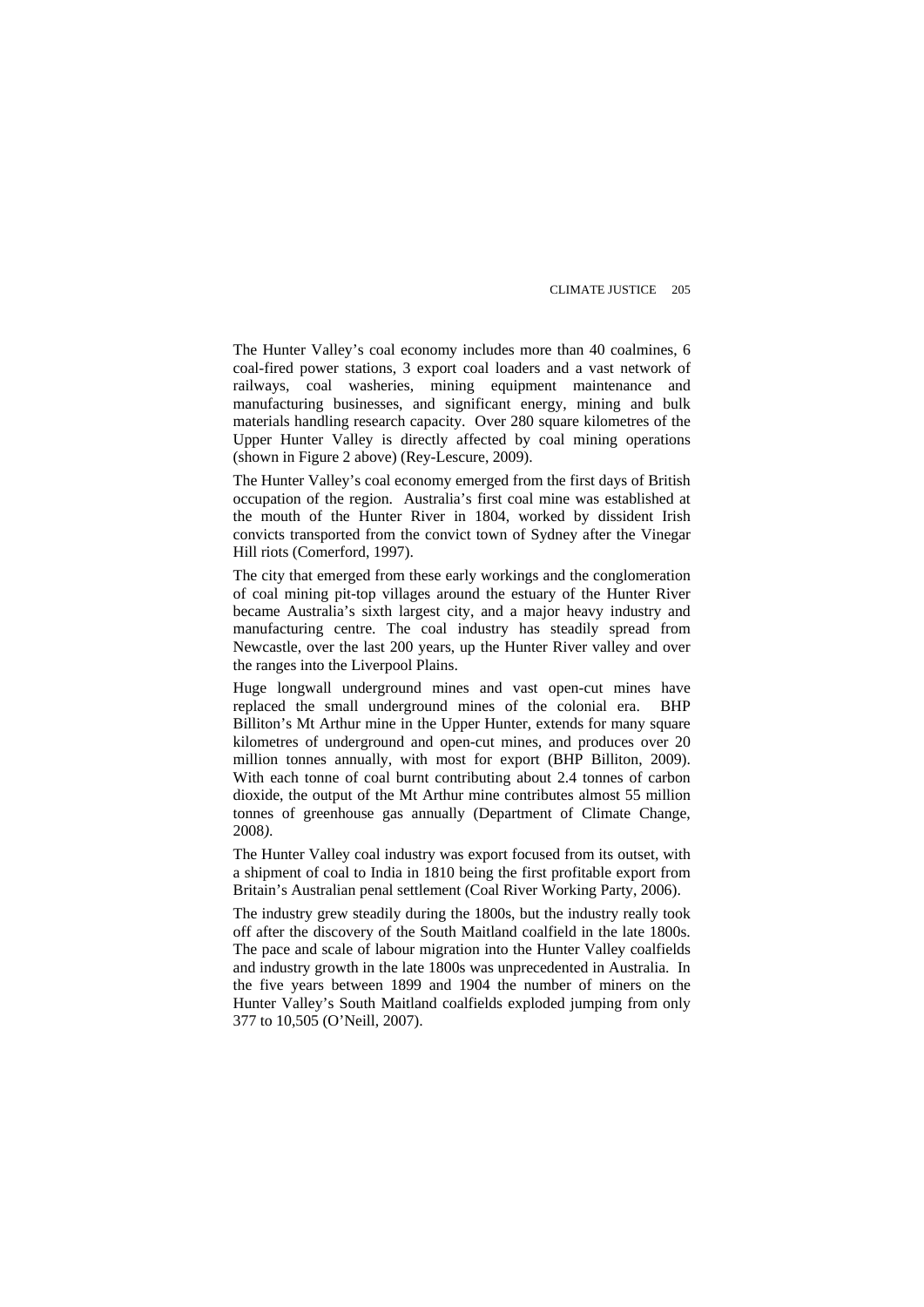A second wave of massive industry expansion occurred in the 1980s, particularly after the NSW Labor Government decided to open up the Hunter region to global energy markets, leading to a massive growth in investment in mines, power stations, aluminium smelting, and coal export infrastructure (Phillips & Ross, 1980; Evans, 2010).

The third coal rush in the Hunter Valley, since the mid-1990s, has seen a near doubling of production and exports (especially from open-cut mines), and has been accompanied by industry consolidation (NSW Department of Primary Industries Mineral Resources Division, 2009). . The world's largest mining companies have diversified into a wide range of mineral and energy commodities to smooth out the demand fluctuations that affect particular commodities, and have acquired "world class" assets in many countries, including the Hunter Valley's coal resource.

Global mining and metals corporations, with Xstrata, Rio Tinto, BHP Billiton, Anglo Coal and Peabody dominating, own almost the entire coal export industry in the region. Chinese miners including Yangzhou and China's largest coal company, the state-owned Shenhua Energy Company, are becoming major investors in the Hunter Valley coal industry (and also in the adjacent Gunnedah Basin), and Indian investors are also showing interest in the region's coal resource (Kirkwood, 2008, Trembath, 2009, Munroe, 2010).

The Hunter Valley's carbon economy also includes two aluminium smelters, owned by Hydro Norsk and Rio Tinto that between them consume more than 15% of locally-generated electricity.

Consolidation has enabled large corporations to increase their power in negotiations with buyers, governments, and with workers and their unions. It allows them to become price-setters rather than price-takers in global markets. Their power has enabled them to secure generous infrastructure subsidies for industry expansion, deregulation of environmental and labour laws; and favourable responses to climatechange mitigation, even as concern about the links between fossil fuels and climate change grows in the wider community. (Pearse, 2007, 2009; Hamilton, 2007; Riedy, 2007).

Over the last 30 years, the industry has achieved huge productivity gains through mechanisation and an industrial relations regime that has forced a dramatic decline in unionisation and workers' power relative to employers (Macdonald and Burgess, 1998; Waring, *et al,* 2000).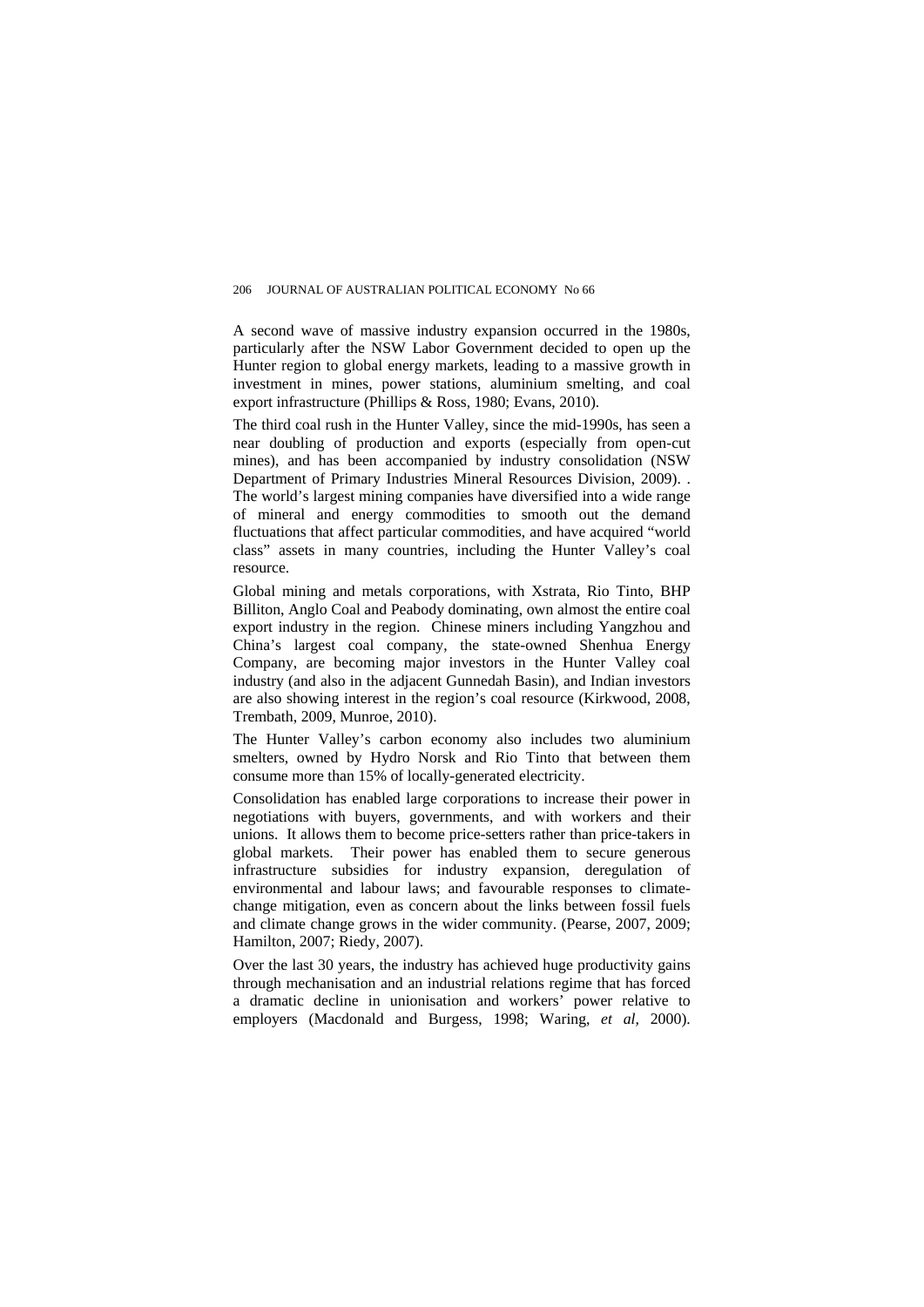Employment in the Hunter Valley coal industry steadily declined during the second half of the  $20<sup>th</sup>$  century, and though there has been significant employment growth during the current coal 'boom', generally labour input per volume of coal produced has dramatically declined (NSW Department of Primary Industries Mineral Resources Division, 2009).

Coal royalties are a significant contributor to NSW Government revenues. In 2009, the NSW Government raised almost \$1 billion in mining royalties from Hunter Valley coal which the industry credits for "digging the State Budget out of debt" (NSW Minerals Council, 2010a). However, the State Government's passion for coal income is more ideological than economic. Even if coal royalties were to grow by 85% in 2010-11, which is what the industry predicts, they will still comprise less than 4% of projected total revenue for 2010-11 estimated at \$57.7 billion (NSW Government, 2010:3).

Furthermore, local residents, unionists and business leaders are demanding that the cost of sacrificing the Hunter Valley's ecosystems as a cash-cow for the Government jeopardises long term social and economic diversity and wellbeing, while little of the wealth generated from the Hunter Valley's coal economy is invested in local infrastructure that is not coal-industry related (Strachan, 2009; 2010)

The Hunter Valley has the largest concentration of thermal coal plants in Australia. The NSW power generation industry was for many years part of a vertically integrated government-owned organisation, the Electricity Commission of NSW, which was responsible for the generation, transmission, distribution and retailing of electricity. This arrangement changed under the influence of the neo-liberal competition policy regime of the 1990s championed by organisations such as the Business Council of Australia, the Industry Assistance Commission and Treasury, resulting in the loss of thousands of jobs (Cahill and Beder, 2005).

The Australian Government's National Competition Policy foreshadowed the establishment of the National Electricity Market and the breakup and corporatisation of state-owned electricity commissions, including privatisation in Victoria and South Australia. The Electricity Commission of NSW was renamed Pacific Power and its assets structurally separated into six business units comprising generators, retailers and the transmission network. The State retained ownership but corporatized the business units to give them a commercial focus (Rann, 2004).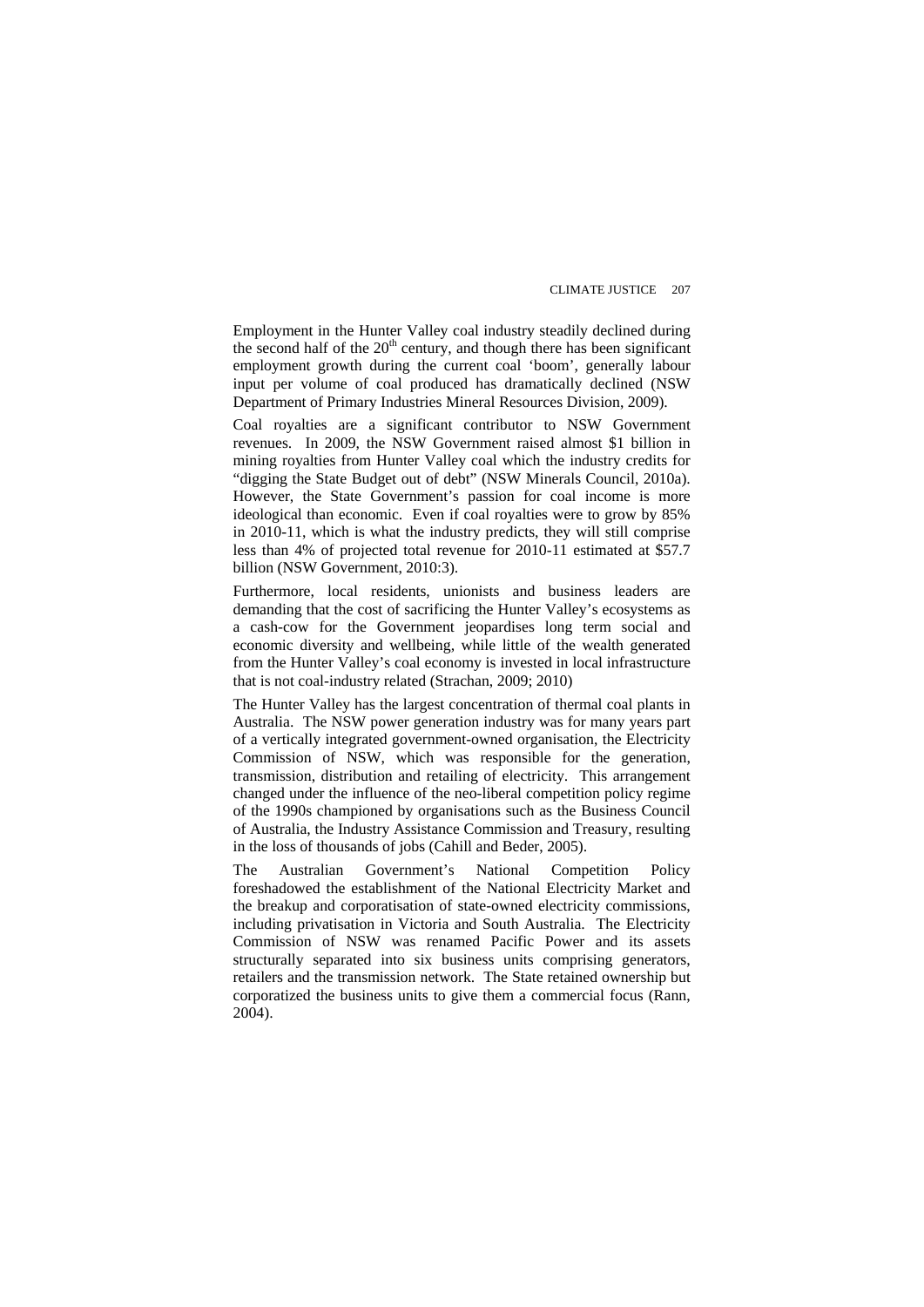During its 15-year rule, the NSW Labor Government has tried several times to fully privatise the state's electricity industry, despite strong community and labour union resistance. As this paper goes to press, the Government has approved a \$5.3 billion part-privatisation of the right to sell the energy generated by the state-owned power stations and of the retailing arms of state-owned corporations that sell electricity to 94% of NSW consumers. If this scheme succeeds, major Australian and global energy corporations, such as Origin Energy and the Hong Kong-based TruEnergy, will have complete operational control over the generators (Kaye, 2010).

The Government does intend to develop some new publicly-owned infrastructure: a new \$1.3 billion Cabbora coal mine, near Mudgee. This mine will supply state-owned power generators with coal at between \$35 to \$40 a tonne, well below the export market price of \$60 to \$70 a tonne and an artificial subsidy for polluting coal-fired power generation (NSW Nature Conservation Council, 2010), and further reducing incentive for energy efficiency or a transition to zero carbon technologies

### **Linking Local Environmental Justice and Global Climate Justice Issues**

The huge increase in the scale of the Hunter Valley coal industry since its integration into global markets has brought with it a massive increase in the environmental and human health impact of mining and power generation. Community concern about these impacts have been raised since the 1980s when trade unions, led by the Newcastle Trades Hall Council-sponsored Ecology Centre, coordinated a campaign opposing the rapid expansion of the region's coal economy, and gave voice to community concern that:

The lack of consultation and participation of the people in decisions which will fundamentally affect the quality of life and the whole direction of development of the region in which they live (Phillips & Ross, 1980:2).

More recently, many Hunter Valley activists have joined groups such as Minewatch, the Caroona Coal Action Group, and Rivers SOS to campaign against the environmental injustices posed by the coal industry. Many are traditionally conservative rural people who have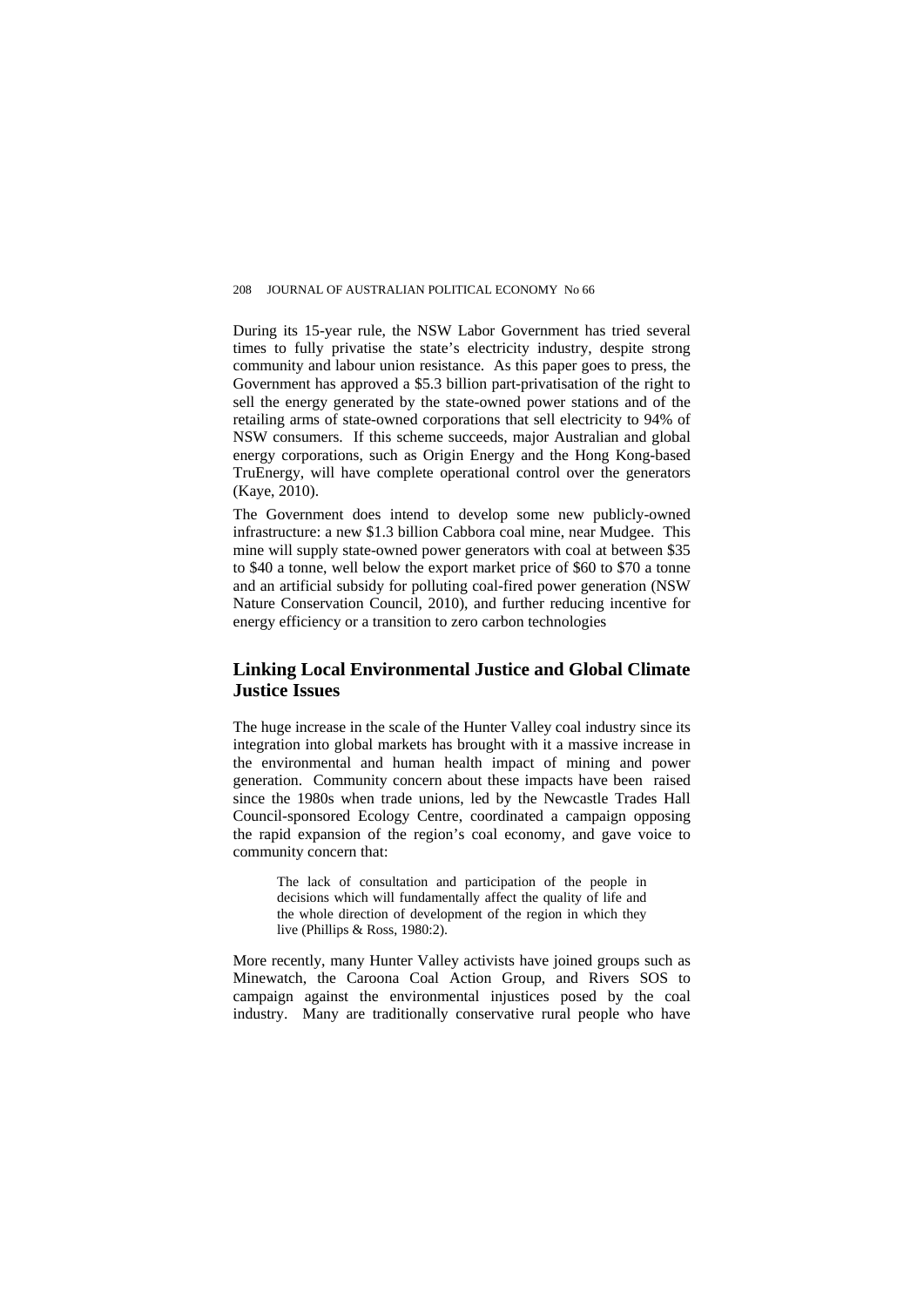organised because of their distress as heavy industry has transformed formerly rural countryside with growing cumulative impacts on the health of ecosystems and people (Connor *et al*, 2004; Higginbotham *et al,* 2006; Higginbotham *et al,* 2010).

In August 2005, one of the regional groups, the Hunter Environment Lobby, organised a forum on the theme *Building A Shared Vision and Partnerships for Justice and Sustainability in the Hunter* which, for the first time in decades, brought together activists from trade unions, Indigenous, environmental, student, farmer, health and welfare organisations and from clean-energy businesses.

The power of local voices is strengthened by alliances forged between environmental activists and the region's wine growers, thoroughbred horse breeders and farmers' organisations.

The Hunter Valley is a major wine region, renowned for its fine shiraz and semillon. It also contains the second largest concentration of thoroughbred studs in the world, outside Kentucky USA, and produces approximately half of all thoroughbred horses born in Australia annually. This represents 70 percent (in volume) and 80-90 per cent (in value) of Australia's thoroughbred exports (Hunter Thoroughbred Breeders Association Inc, 2010).

In May 2010, it took the lobbying power of the Thoroughbred Breeders Australia, supported by some of Australia's most wealthy and powerful people with interests in thoroughbred horsebreeding including the former prime minister Bob Hawke, former governor-general Mike Jeffery, shock-jock broadcaster Alan Jones, multi-billionaire businessmen Gerry Harvey, and advertising guru and media owner John Singleton, to convince the NSW Government to reject its first coal-mine proposal ever, and this was the relatively small, isolated, locally-owned Bickham mine (Robins and Cubby, 2010).

In October 2010, the NSW Farmers Federation called for a moratorium on new mining and coal seam gas projects in NSW, a call supported by the Hunter Valley thoroughbred Breeders Association. The Farmers Association's Mining Taskforce chairperson, Fiona Simpson stated:

These industries are being allowed to flourish without proper concern for the threat they pose to farmland and water resources" (NSW Famers Association, 2010: 1).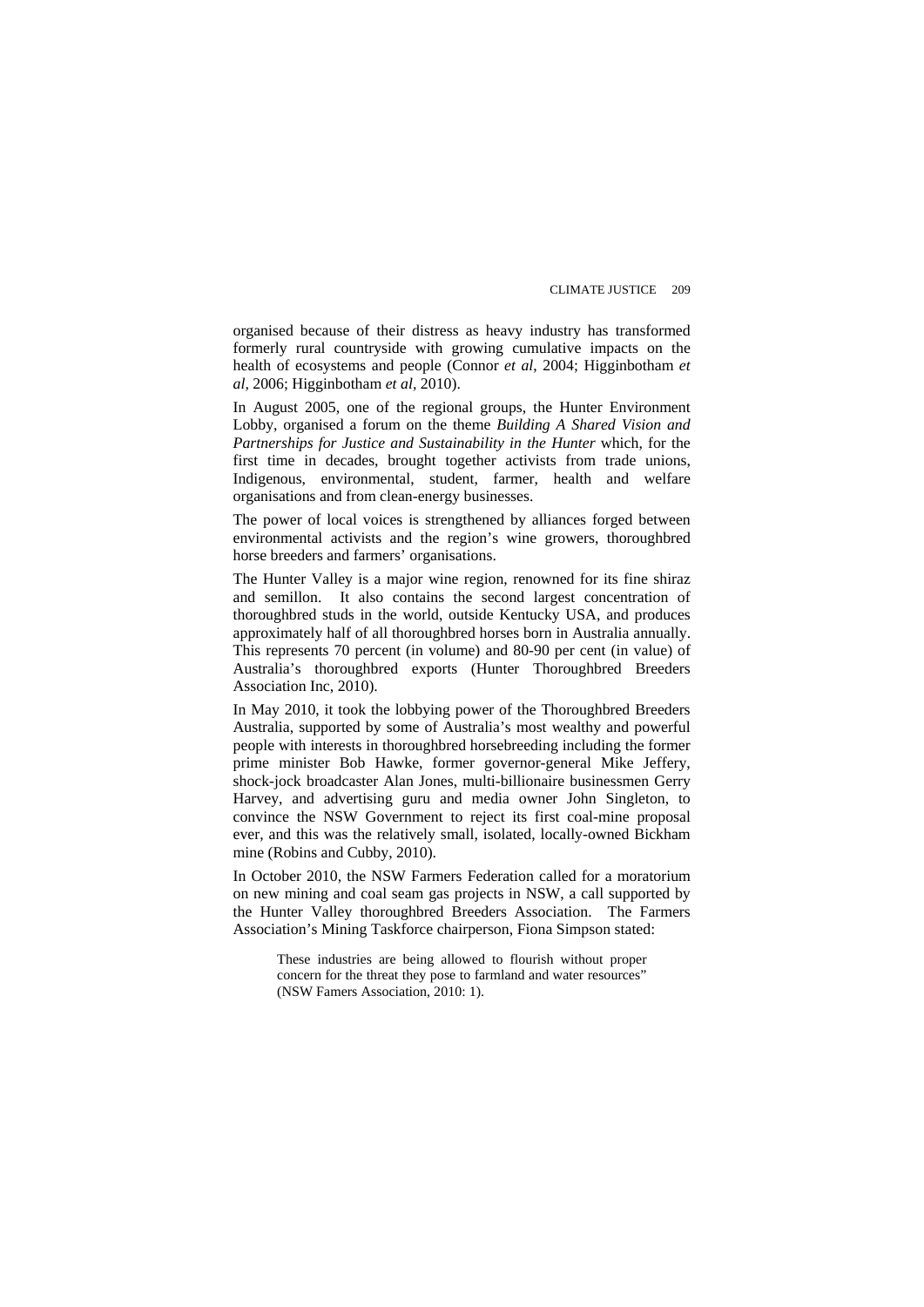The NSW Minerals Council replied by declaring the moratorium call a threat to the industry and:

A disproportionate and extreme response. They're advocating the use of a sledge hammer to crack a walnut (NSW Minerals Council, 2010b).

An informal alliance between environmental justice organisations and primary producers has emerged in the region calling for a *Future Beyond Coal.* This demand was graphically demonstrated in a human sign made on Newcastle's Nobby's Beach on International Climate Action Day, in November 2006 (see Figure 3 below).

#### **Figure 3: Postcard from Newcastle: International Day of Action on Climate Change**



(Postcard courtesy *Climate Action Newcastle*, 2006)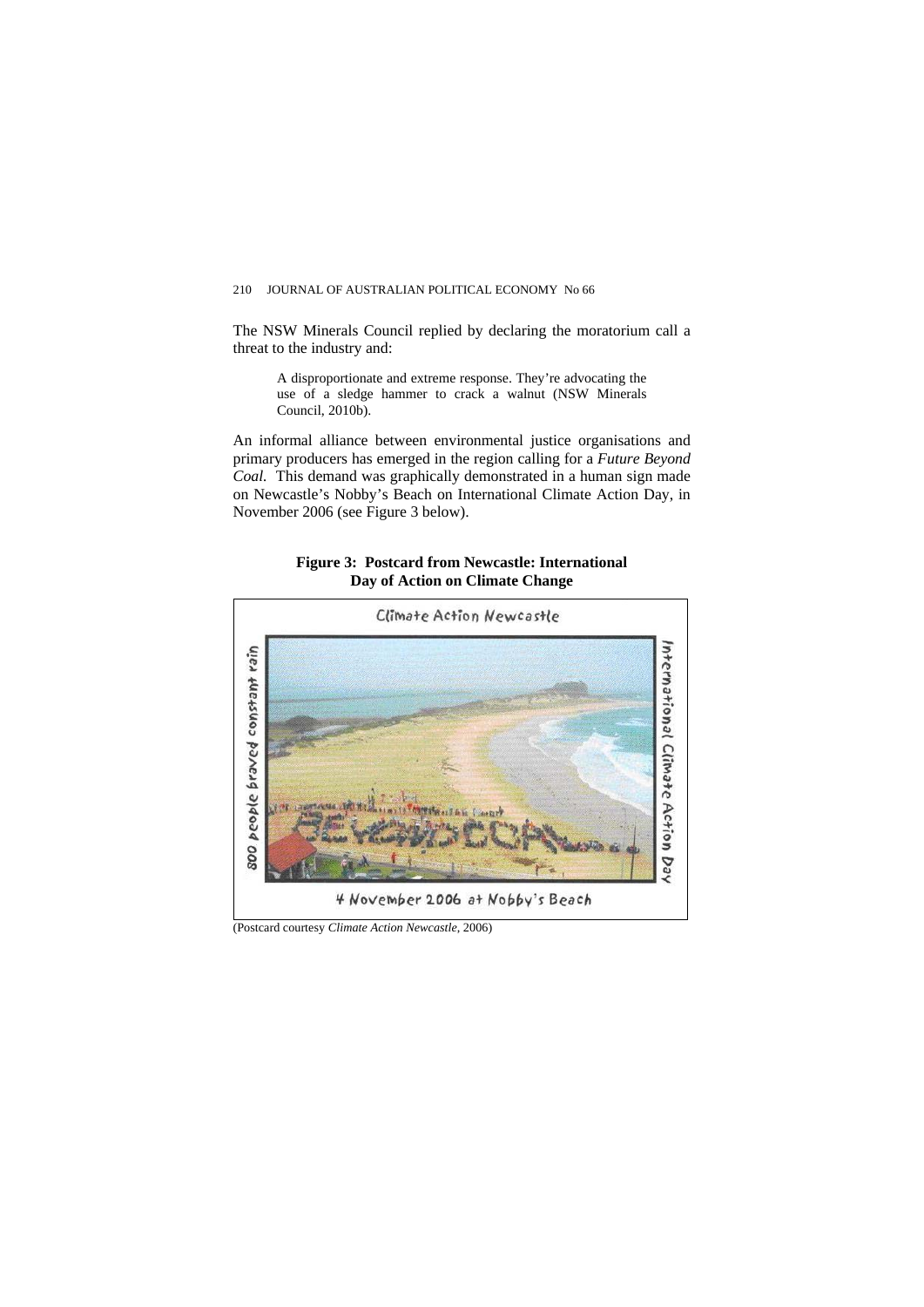### **Global Networks**

In contrast to the local environmental justice focus of the coal community organisations, Rising Tide Australia has a global climate justice focus. Rising Tide's activism is targeted at coal exports and the immorality of an Australian economy that thrives at the expense of the world's poorest and most vulnerable communities threatened by climate change.

Steve Phillips stated Rising Tide Australia's climate justice motivation as follows:

Australia's economy, as many of the enemies of sustainability like to point out, is built on resource exploitation. Coalmining companies have governments and even unions wrapped around their finger, and anybody who dares call for a contraction of the coal industry is publicly caned as a dangerous extremist. It is in this economic and political climate that those of us who care for the ongoing sustainability of life on Earth must now demand swift and radical contractions of the fossil fuel industries – chiefly coal – leading to a total phase out (Phillips, 2007: 2).

Since its formation in 2004, Rising Tide Australia has used grassroots community organising and education, direct submissions to governments, and civil disobedience actions calling for a transition to a *Future Beyond Coal.* Rising Tide Australia activists have opened new fronts in Australian climate change litigation, succeeding in 2006 in forcing coal mining companies to disclose the indirect carbon dioxide emissions from burning coal exported from NSW as part of their environmental impact statement (Rose, 2009). In 2009, Rising Tide Australia activists challenged Macquarie Generation's emission of unlimited levels of carbon dioxide into the atmosphere from its Hunter Valley power stations in contravention of the NSW *Protection of the Environment Operations Act 1997* (Environmental Defenders Office, 2009).

Rising Tide Australia activists have also protested at coal company annual general meetings, occupied the Newcastle offices of Peabody Coal and the Australian Labor Party in Sydney, blockaded Federal Parliament, and disrupted Question Time in the Senate.

For each of the last four years, Rising Tide has organised the *[Peoples'](http://www.risingtide.org.au/peoplesblockade)  [Blockade of the World's Biggest Coal Port](http://www.risingtide.org.au/peoplesblockade)*, a flotilla of hundreds of canoes and watercraft halting shipping traffic in the port of Newcastle.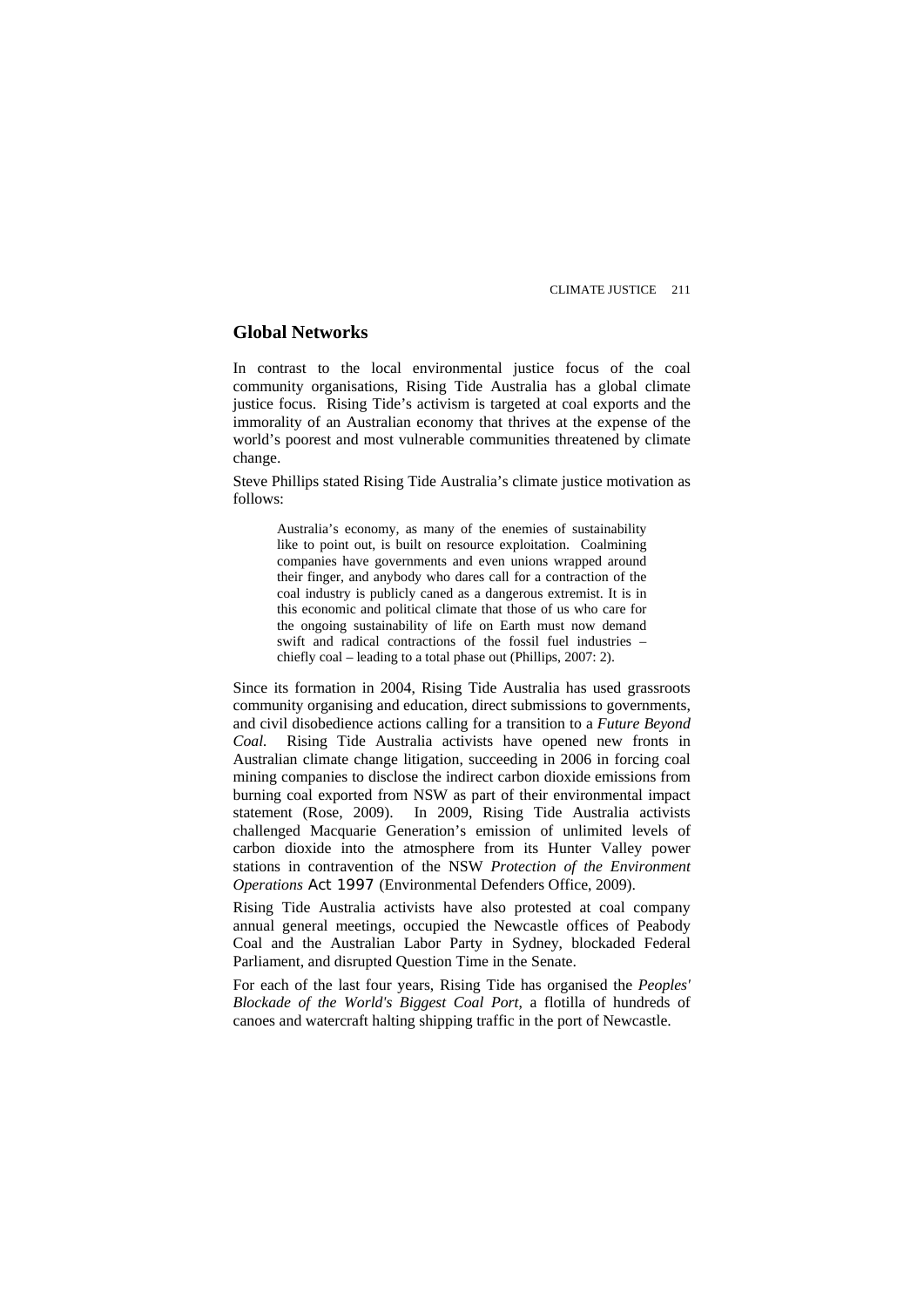In 2008, Rising Tide organised a Climate Camp in Newcastle, inspired by others organised at coal-fired power stations in the UK. Over 1000 activists participated in the Newcastle Climate Camp, which culminated in a blockade that shut down the Carrington coal railway line for half a day. In December 2010, Rising Tide Australia coordinated another Climate Camp at Bayswater Power Station, Australia's largest coal-fired power station. Like the first Climate Camp, the Bayswater Climate Camp involved workshops and forums on climate change issues and solutions, music and entertainment. The finale of the Climate Camp was be a peaceful mass action in which 70 activists were arrested blockading a railway used to transport coal to [Bayswater Power Station.](http://www.climatecamp.org.au/why-target-bayswater-power-station)

Exposing coal industry public relations spin has been a central element of Rising Tide Australia's campaigns. In 2007, the NSW Minerals Council, the industry association representing coal miners, launched a *"Life, Jobs, A cleaner future. Brought to you by mining"* campaign that sought to identify the benefits of mining and minerals to contemporary Australian wellbeing. The *Brought to you by mining* campaign targeted the major mining regions of NSW (the Hunter Valley and Illawarra) using billboards, TV commercials, press advertising and a website to provide information "about the industry's contribution to modern life, from employment and the economy to electricity and consumer items*"* (NSW Minerals Council, 2007). Launching the campaign, the CEO of the NSW Minerals Council, Nikki Williams, stated:

Unfortunately, the public discussion on global warming has been railroaded by agenda-driven scaremongering, when what we desperately need is logic, innovation and collaboration (NSW Minerals Council, 2007).

Rising Tide Australia subverted this campaign by producing its own satirical web-based counter-campaign, entitled "*Climate change, Rising Sea Levels, Propaganda: Brought to you by mining*", depicting images on a website with a similar name and a format similar to the Minerals Council promotions, but showing climate chaos events such as the impacts of sea level rise. The NSW Minerals Council contacted the group's web host within 24 hours and forced them to take down the site for breach of copyright. However, Rising Tide Australia persisted with the campaign despite the threats, and found an overseas web host for its images (Corderoy, 2007).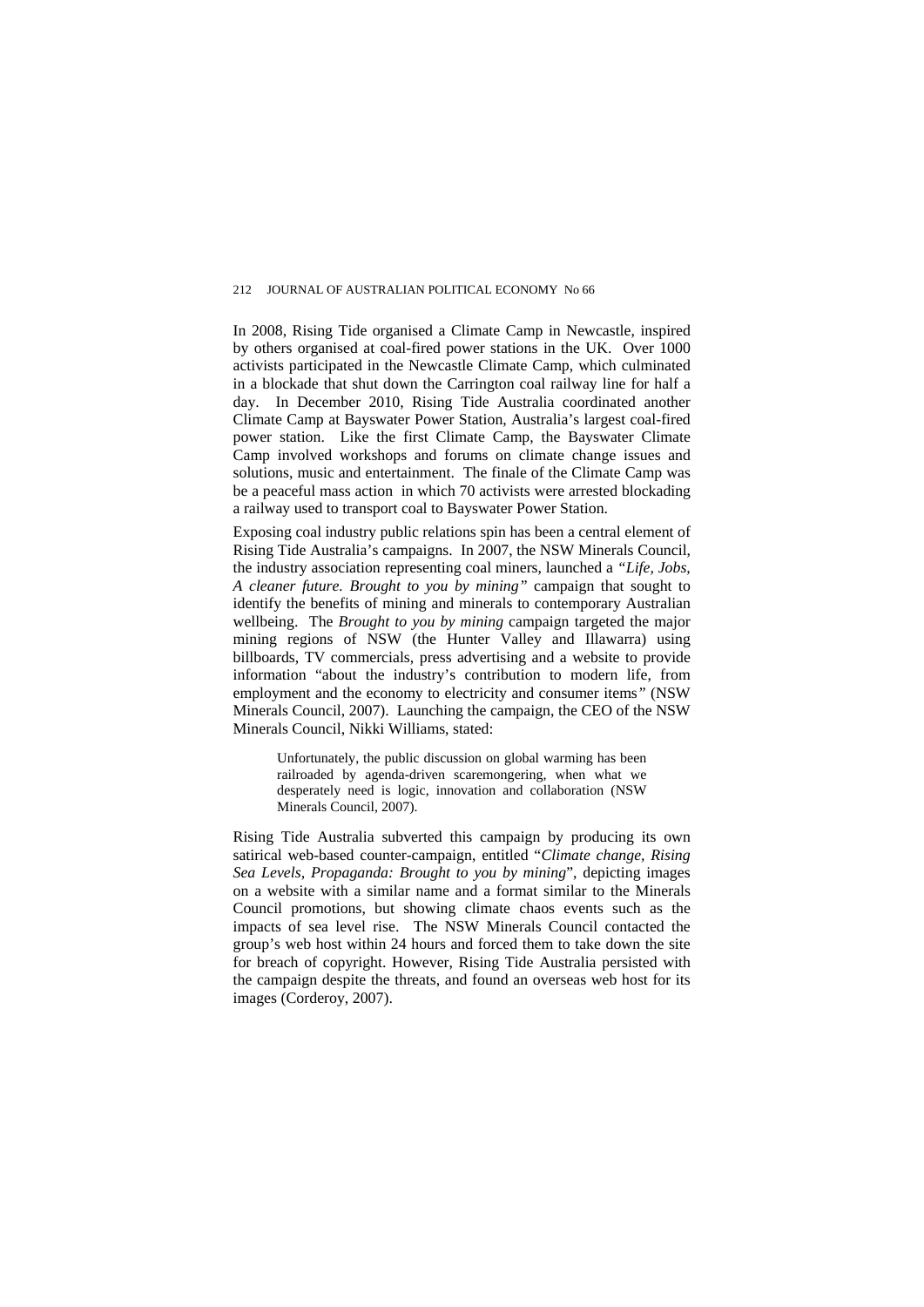On April 1 2008 (Fossil Fools Day), Rising Tide Australia drew attention to the link between the coal industry, climate change, non-sustainable consumer lifestyles in a banner-drop from the Westfield shopping complex in Kotara, Newcastle, During the protest and in subsequent media exposure Rising Tide drew attention to these issues., Firstly, Rising Tide asserted that Australian consumerism leaves Australia with a trade imbalance that is offset by expanding coal exports that prop up a non-sustainable local economy. The second issue highlighted was that consumer demand for cheap goods from China and India accelerates the construction of new coal-fired power stations in those countries in order to provide the necessary energy and thus contributes to climate change (Rising Tide Australia, 2008).

Climate justice groups have linked communities resisting coal mining and coal-fired power plants around the world, as well as working with communities in the Pacific and elsewhere threatened by displacement from climate change.

Rising Tide Australia has provided support to representatives of communities fighting coal mins, power stations and threatened by displacement as climate refugees. These include activists fighting mountain top coal mining in Appalachia in the US the Phulbari open-cut coal mine in Bangladesh, and the Map Ta Phut power station in Thailand. Awareness tour have also been organised for activists from the Carteret Islands, Papua New Guinea, one of the first Pacific communities threatened with displacement from their homelands because of rising sea levels.

The global climate justice movement is an essentially informal network of activists and organisations, but nonetheless shares learning about linked impacts of climate change, and coordinate political strategies targeting corporate and government decision-makers.

In April 2010, two Rising Tide Australia activists attended the World Peoples Conference on Climate Change and the Rights of Mother Earth, held in Cochabamba, Bolivia. The conference was described as:

A rare example of social movements and the state collectively articulating radical discourses to be inserted into international arenas such as the UNFCCC and the COP process. The space, organisation and infrastructure were provided by the government and the demands and the content, to a reasonable extent, came from below (Building Bridges Collective, 2010: 57)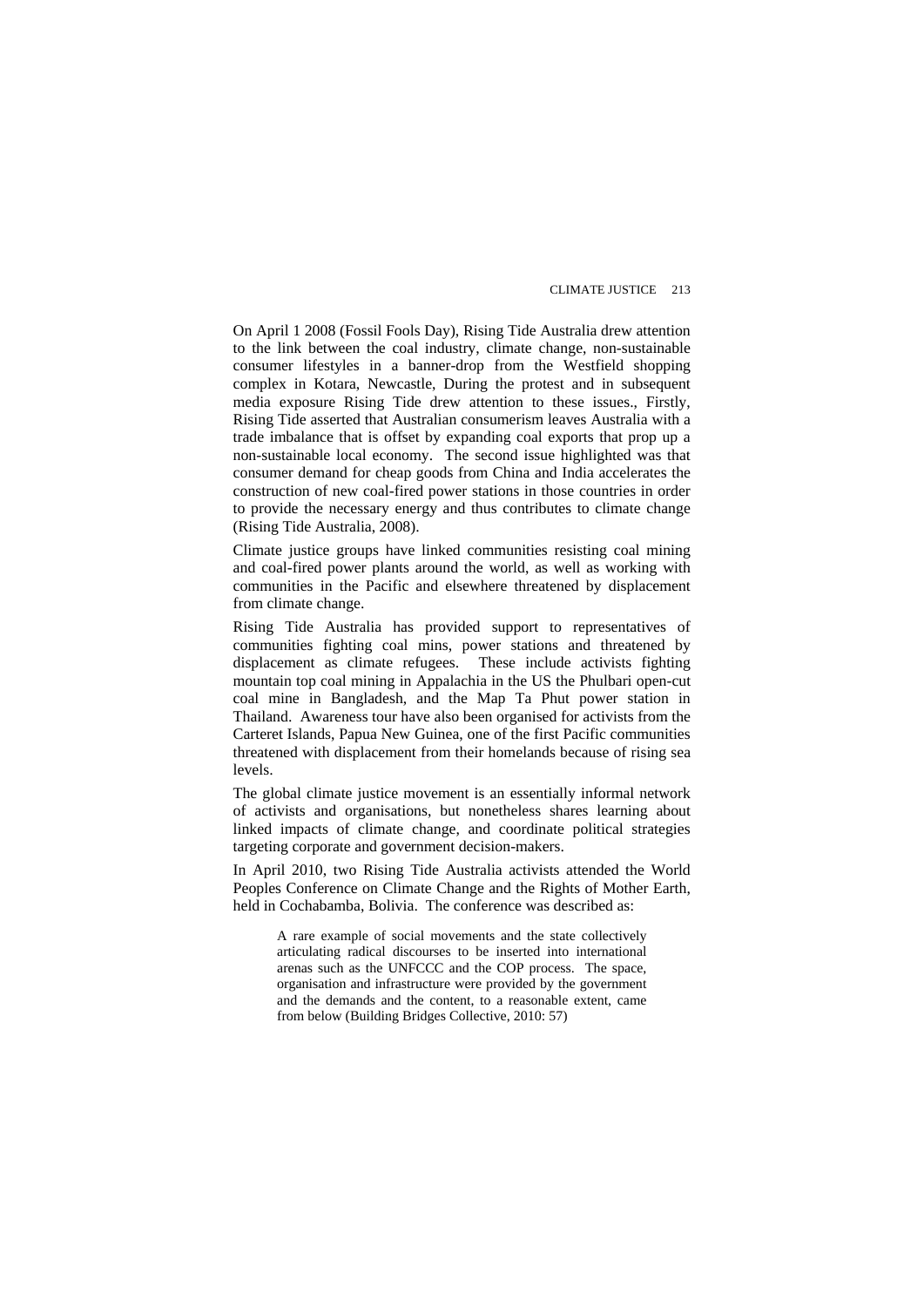#### 214 JOURNAL OF AUSTRALIAN POLITICAL ECONOMY No 66

While in Bolivia, the Rising Tide Australia activists visited Indigenous communities where the climate change links between the Australian coal economy and the rapid retreat of snowfields that feed water supplies that subsistence farmers rely on for water were highlighted. Rising Tide Australia activists have used the image in Figure 5 (below), to help alert people in Australia of the consequences of Australia's coal economy.

#### **Figure 4: Global Climate Justice Inks Between Hunter Valley Coal and Bolivian Water Supply**



(*Photo courtesy*: Rising Tide Australia, 2010)

The World Peoples Conference on Climate Change at Cochabamba generated some pressure for change. The Government of Bolivia put forward the demands of the Conference at UN-sponsored climate negotiations held in Tianjin, China in October 2010 and in Cancun, Mexico in December 2010.

The negotiating text adopted at Tianjin included some proposals from Cochabamba, including no new carbon markets, respect for human rights and the rights of indigenous peoples and climate migrants, formation of an International Climate Justice Tribunal, 6% of GDP in developed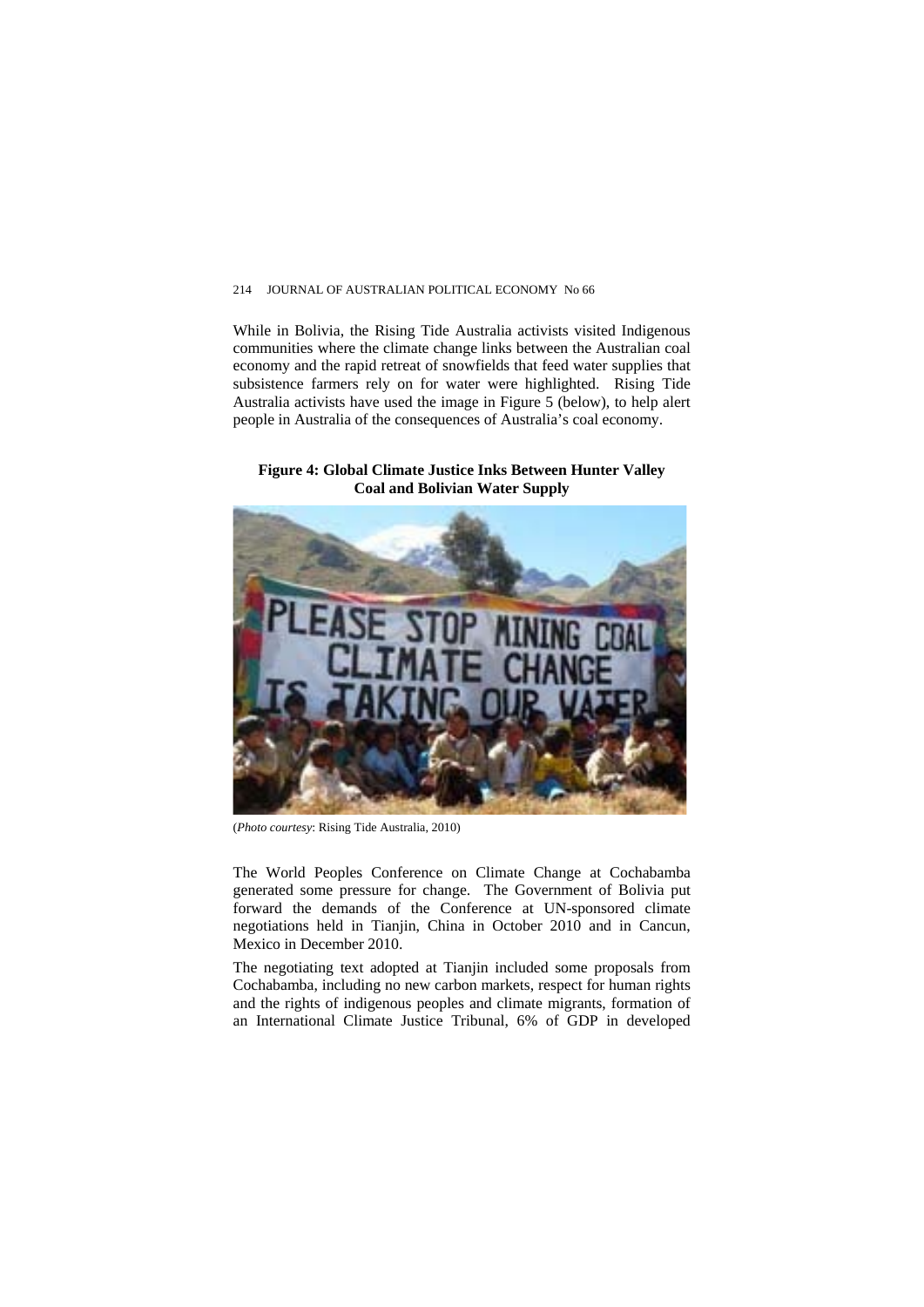countries to finance climate change actions in developing countries, and lifting of barriers to technology transfer. However, these features were not supported at Cancun and the Bolivian Government subsequently complained that the negotiating text systematically excluded the voices from the Cochabamba Conference. However, the Bolivian Government pledged to continue to struggle alongside affected communities worldwide until climate justice is achieved (Government of Bolivia, 2010).

#### **Conclusion**

Climate justice activists are justifiably doubtful that corporations, national governments, or United Nations processes will address the roots causes of climate change, provide adequate compensation for historical debt, or fundamentally drive the transition to ecologically and sociallysustainable energy systems.

However, civil society disturbances, such as those organised by Rising Tide Australia, are among many local disruptions to the exercise of power and profit-taking by global corporations that reverberate from local to global scales. If they were isolated events in one country they would have very little impact, but they are part of a growing global social movement that supports, gives voice to, and empowers vulnerable communities that would otherwise be isolated and silenced in their displacement. The militant actions of the climate justice movement lets decision-makers in governments and industry see that global outrage is growing and that the social licence of fossil fuels industries is under threat.

While the climate justice movement is still weak compared to the power of transnational corporations and governments, the movement has disrupted business-as-usual for global energy corporations and governments perpetuating fossil fuel dependency in the Hunter Valley and beyond. The movement is opening up new spaces for political action, capturing public attention and undermining the coal industry's social license to operate.

The following cartoon by the Newcastle Herald's resident cartoonist, activities. Peter Lewis, (Figure 6) shows how Rising Tide Australia has attained a David-and-Goliath capacity to disturb the coal industry's profit-making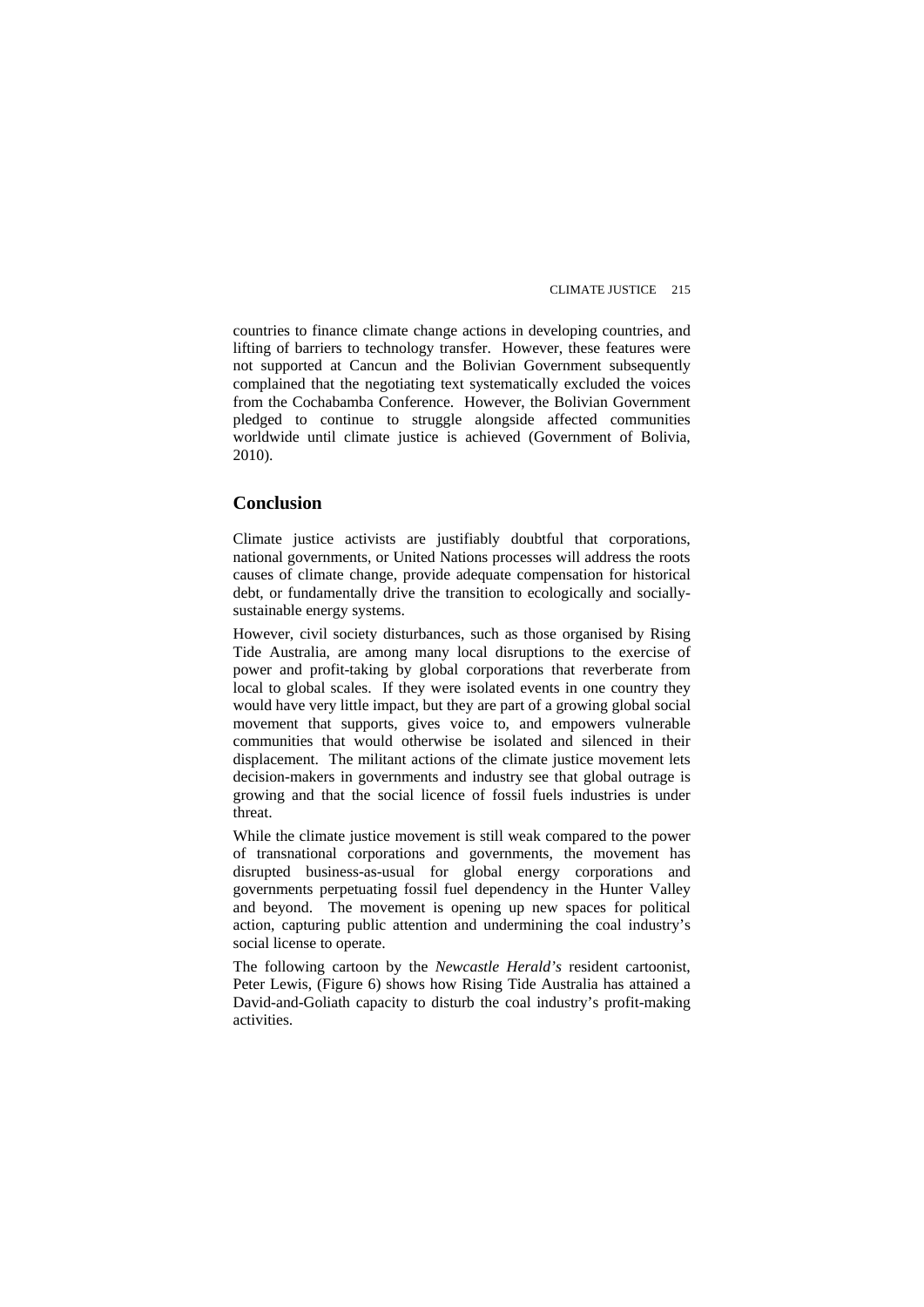

**Figure 5: Rising Tide disrupts business-as-usual in the world's largest coal export port** 

(Cartoon courtesy: Peter Lewis, *Newcastle Herald*, 27/9/2010)

Through grassroots organising of disruptive and powerfully symbolic actions across local and global scales that expose and challenge injustice, the climate justice movement confronts corporate power and the hegemony of the fossil fuel industry. Exemplified by organisations such as Rising Tide Australia, the movement establishes new political sites of struggle and builds new forms of participatory democracy.

movement for a globally equitable and ecologically sustainable The climate justice movement indicates the emergence of a radical alternative to corporate rule and growth-addicted economic systems that jeopardise the health of the planet, people and all species.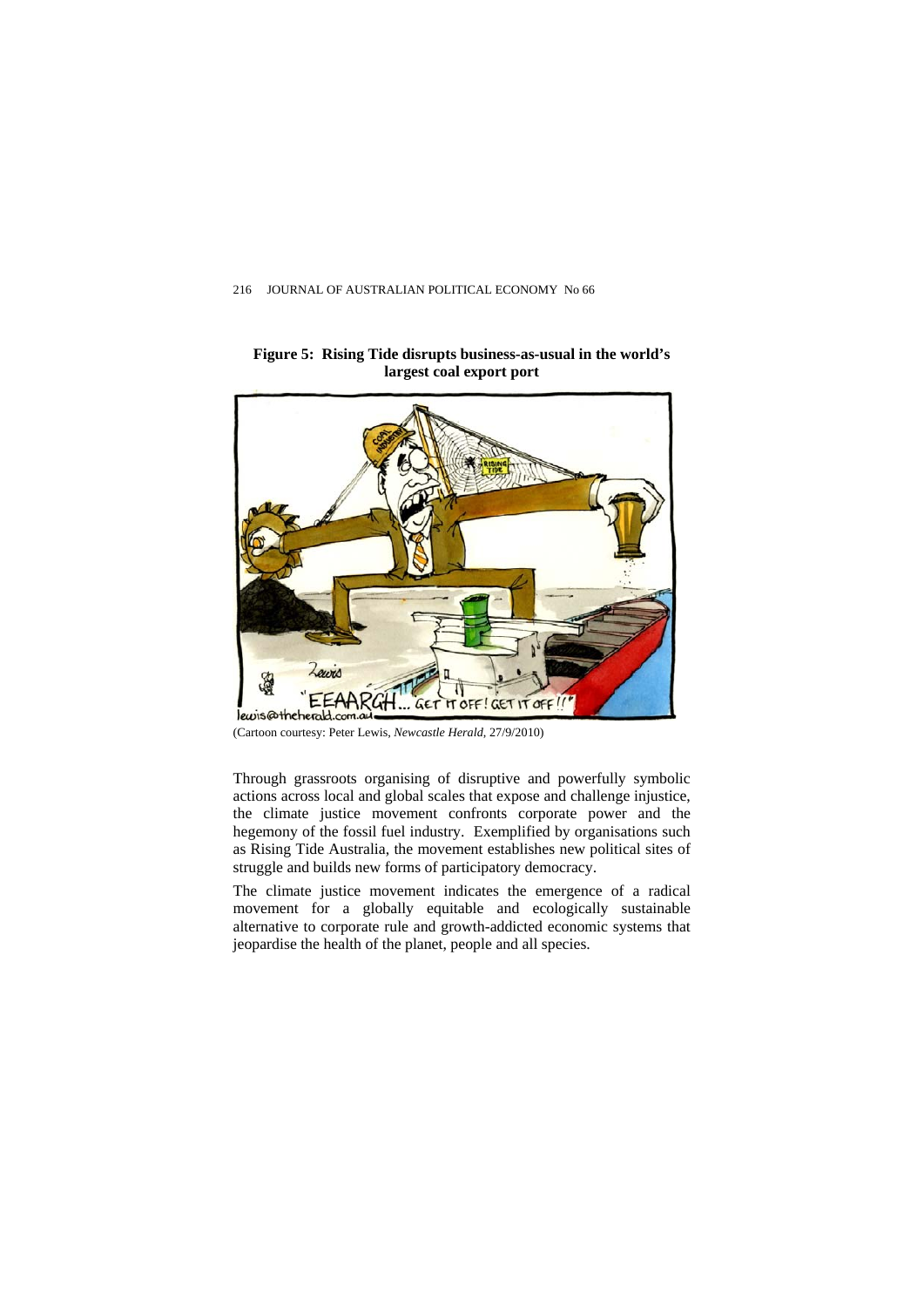*Geoff Evans is a former Executive Director, and now Board member, of the Mineral Policy Institute [\(www.mpi.org.au\)](http://www.mpi.org.au/)* 

*Geoffrey.r.evans@bigpond.com*

#### **References**

Agyeman, J., Bullard, R. & Evans, B. (2003) Joined-up Thinking: Bringing together Sustainability, Environmental Justice and Equity. In J. Agyeman, R. Bullard & B.Evans (eds.) *Just Sustainabilities: Development in an Unequal World.* London, UK: Earthscan.

Athanasiou, T. & Baer, P. (2002) *Dead heat: global justice and global warming.* New York, NY, USA: Seven Stories Press.

Australian Bureau of Agricultural Economics (ABARE). (2010) *Energy in Australia 2010*. Canberra, Australia: ABARE. Online: http://www.australiancoal.com.au/publications.aspx. Accessed: 18/10/2010

Department of Climate Change (2008*) National GreenhouseAccounts (NGA) Factors.*  Canberra, Australia: Australian Government. Online:http://www.climatechange.gov.au/workbook/pubs/workbook-oct2008.pdf Accessed: 24/11//2008.

BHP Billiton (2009) About Mt Arthur coal. Online: *[http://www.bhpbilliton.com/bb/ourBusinesses/energyCoal/mtArthurCoal/aboutMtArthurCo](http://www.bhpbilliton.com/bb/ourBusinesses/energyCoal/mtArthurCoal/aboutMtArthurCoal.jsp) [al.jsp](http://www.bhpbilliton.com/bb/ourBusinesses/energyCoal/mtArthurCoal/aboutMtArthurCoal.jsp)*. Accessed: 20/10/2010

Bryant, B. (1995) Environmental Justice: Issues, Policies and Solutions. Washington DC, USA: Island Press.

Building Bridges Collective (2010) *Space for movement? Reflections from Bolivia on climate justice, social movements and the state*. Online: [http://spaceformovement.wordpress.com](http://spaceformovement.wordpress.com/) Accessed: 28/10/2010.

Bullard, R. (1994) Dumping in Dixie: Race, Class and Environmental Quality. Boulder, CO: Westview Press

Cahill, D. & S. Beder.  $(2005)$  Regulating the power shift: The state, capital and electricity privatisation in Australia, *Journal of Australian Political Economy* 55, June 2005: 5-22.

Coal River Working Party (2006) *Nobbys Coal River Heritage Park*. Newcastle, Australia: University of Newcastle. Online:http://www.newcastle.edu.au/service/archives/coalriver/ Accessed: 4/7/2008.

Climate Action Newcastle (2006) *Postcard from Newcastle: International Day of Action on Climate Change.* Online: <http://www.climateaction.org.au/image/tid/9>. Accessed: 5/05/2008.

Climate Justice Now! (2008) *Radical new agenda needed to achieve climate justice: Poznan statement from the Climate Justice Now! Alliance*, 12/12/2008. Online: http://www.climate-justice-now.org/category/events/cop-14-poznan/ Accessed: 28/10/2010

District Branch of the CFMEU Mining & Energy Division). Comerford, J. (1997) *Coal and Colonials: The Founding of the Australian Coal Mining Industry.* Aberdare, NSW, Australia: United Mineworkers of Australia (NSW Northern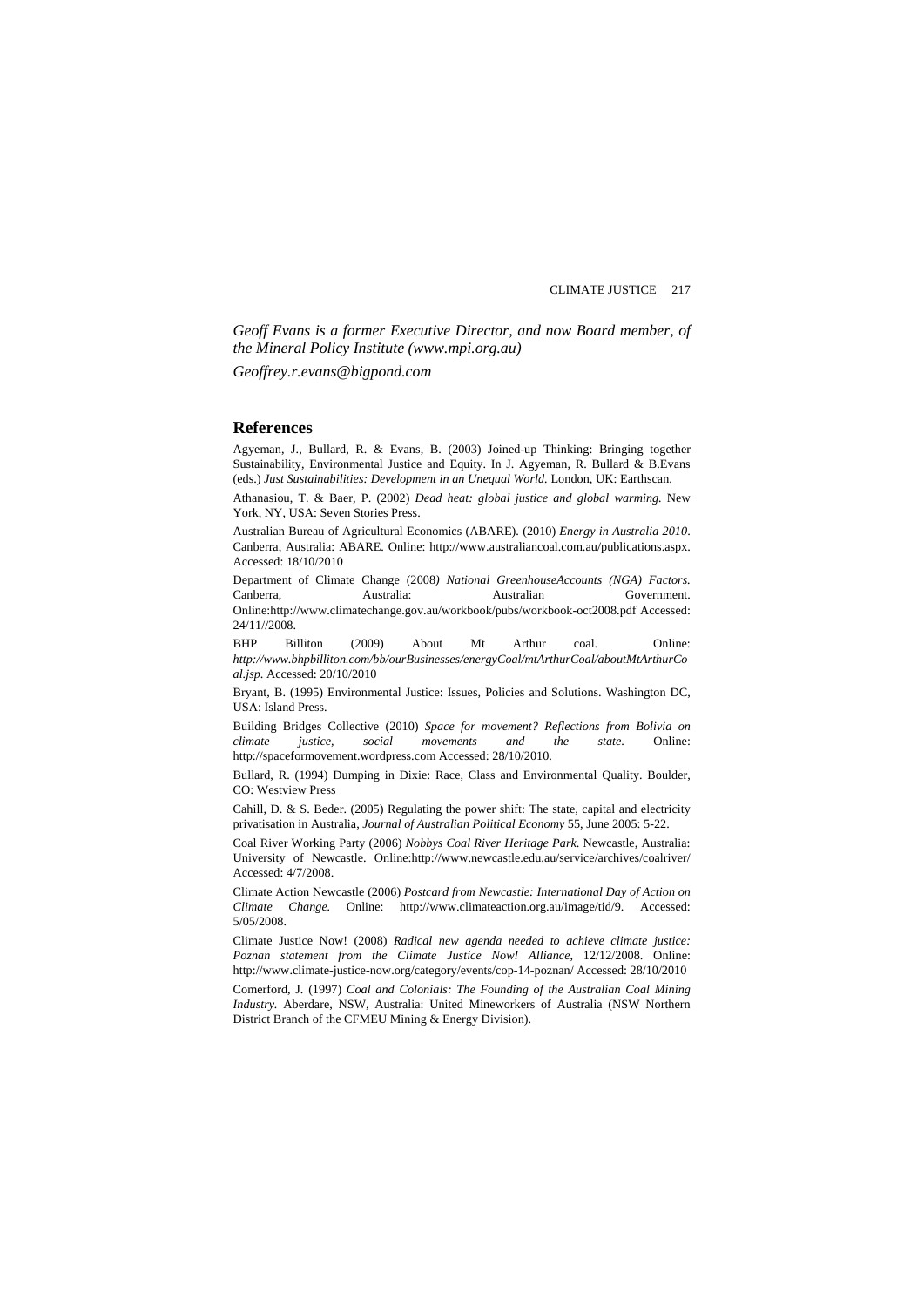Connor, L., G. Albrecht, N. Higginbotham, S. Freeman & W. Smith (2004) Environmental Change and Human Health in Upper Hunter Communities of New South Wales, Australia, *EcoHealth,* 1 (Suppl. 2): 47-58.

Corderoy, A. (2007) Culture Jamming. Brought to You by Mining*, New Matilda,* 4/3/2007. Online: http://newmatilda.com/2007/04/04/culture-jamming.-brought-you-mining Accessed: 18/10/2010.

Environmental Defenders Office (2009) EDO Case Update: Peter Gray & Naomi Hodgson v Macquarie Generation, *EDO NSW Bulletin*, 3/12/2009: 637. Online: http://www.edo.org.au/edonsw/site/bulletin/bulletin637.php#05 Accessed: 16/11/2010

Evans, G. (2010) A just transition to sustainability in a climate change hot-spot: From 'Carbon Valley' to a future 'Beyond Coal' in the Hunter Valley, Australia. Saarbrucken, Germany, VDM Verlag.

Faber, D., (ed) (1997) The Struggle for Ecological Democracy: Environmental Justice Movements in the United States. New York, NY, USA: The Guildford Press

Friends of the Earth International, (2009) Climate justice and energy. Online: http://www.foei.org/en/what-we-do/climate-and-energy. Accessed: 29/10/2010

Government of Bolivia (2010) Bolivia: Cancun deal is hollow and false; It's cost will be measured in human lives, *Statement issued by the Plurinational State of Bolivia,*  11/12/2010. Online: *[http://climateandcapitalism.com/?p=3612](http://www.foei.org/en/what-we-do/climate-and-energy)* Accessed: 21/12/2010

Gunderson, L. H. & C.S. Holling (eds). (2002) *Panarchy: understanding transformations in human and natural systems.* Island Press, Washington, D.C., USA.

Higginbotham, N., L. Connor, G. Albrecht, S. Freeman & K. Agho (2006) Validation of an Environmental Distress Scale. *EcoHealth,* 4: 245-254.

Higginbotham, N., S. Freeman, L. Connor & G. Albrecht (2010) Environmental injustice and air pollution in coal affected communities, Hunter Valley, Australia, *Health & Place*, 16, 2, March 2010: 259-266.

Hunter Thoroughbred Breeders Association Inc, (2010). *Protect Our Industries*. Online: http://www.htba.com.au/protectourindustries. Accessed: 29/10/2010

International Trade Union Congress (2009) Trade unions and climate change: Equity, [csi.org/IMG/pdf/COP15\\_TUstatement\\_Final\\_EN.pdf](http://www.htba.com.au/protectourindustries) Accessed: 21/10/2010 justice & solidarity in the fight against climate change. Online: [www.ituc-](http://www.htba.com.au/protectourindustries)

Hamilton, C. (2007) *Scorcher:The dirty politics of climate change.* Melbourne, Australia: Schwartz Publishing.

Harris, M. (2009) I won't budge: landowner says no to mine, *Newcastle Herald*, 9/03/2009. Online:

Irvine, J. (2010) Locals brace against a looming coal front , Sydney Morning Herald, against-a-looming-coal-front-20100319-qlap.html Accessed: 28/10/2010. 18/3/2010., Sydney, Australia. Online: http://www.smh.com.au/environment/locals-brace-

Kaye, J. (2010) *No New Coal Power - No Electricty Privatisation.* John Kaye, Greens MP., NSW Parliament Online: *[http://www.johnkaye.org.au/campaigns/energy/no-new-coal](http://www.smh.com.au/environment/locals-brace-against-a-looming-coal-front-20100319-qlap.html)[power-no-electricty-privatisation-2](http://www.smh.com.au/environment/locals-brace-against-a-looming-coal-front-20100319-qlap.html)*, Accessed: 21/11/2010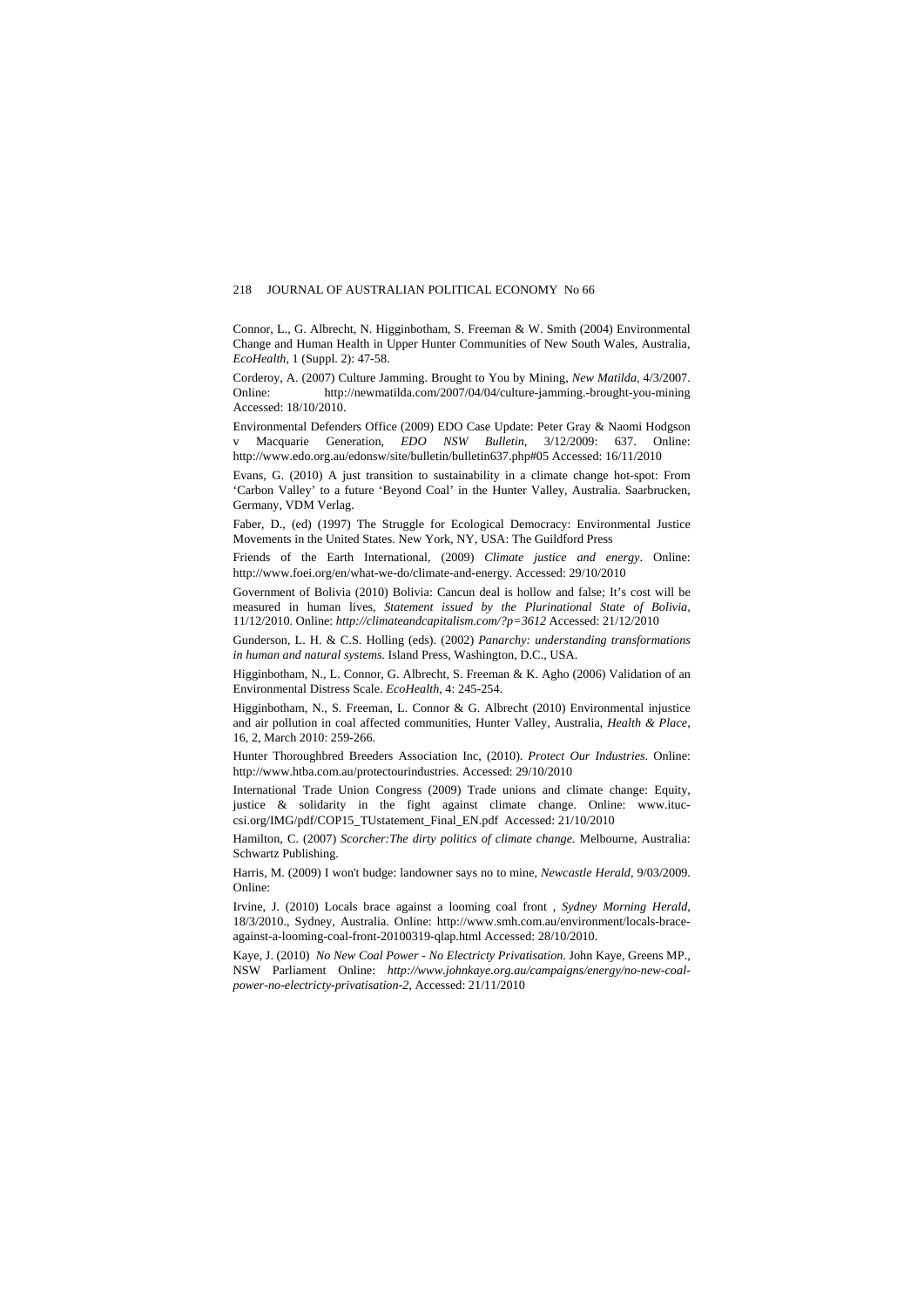Kinzig, A. P., P. Ryan, M. Etienne, H. Allison, T. Elmqvist, & B. H. Walker. 2006. Resilience and regime shifts: assessing cascading effects. *Ecology and Society* 11(1): 20. Online: [http://www.ecologyandsociety.org/vol11/iss1/art20/](http://www.johnkaye.org.au/campaigns/energy/no-new-coal-power-no-electricty-privatisation-2)

Kirkwood, I. (2008) Chinese giant's \$600m coal bid, *Newcastle Herald,* 29/7/2008. Newcastle, Australia. Online:

[http://www.theherald.com.au/news/local/news/general/chines](http://www.ecologyandsociety.org/vol11/iss1/art20/)e-giants-600m-coalbid/1228927.aspx. Accessed:12/10/2010.

Lewis, P. (2010) Rising Tide cartoon, Newcastle Herald, 27/9/2010

Low, N. & Gleeson, B. (1998) Justice, Society and Nature: An Exploration of Political Ecology. London, UK: Routledge.

Macdonald, D. & J. Burgess (1998) Globalisation and Industrial Relations in the Hunter Region, *The Journal of Industrial Relations,* 40(1): 3-24.

Munroe, T. (2010) Coal India in talks for Massey, Peabody mines: report, *SBS World News* talks-for-Massey-Peabody-mines-report. Accessed: 16/11/2010 *Australia*, 13/11/2010. Online: http://www.sbs.com.au/news/article/1411886/Coal-India-in-

New South Wales Department of Primary Industries Mineral Resources Division (2009) *NSW Coal Industry Profile*. Maitland, NSW, Australia: New South Wales Department of Primary Industries.

0 Accessed: 27/10/201 New South Wales Farmers Association (2010) *Call to suspend mining in NSW*, Media Release, 26/10/2010, Sydney, Australia. Online: http://www.nswfarmers.org.au/ac.

New South Wales Government (2010) *Budget Statement 2010-11*. Online: [http://www.budget.nsw.gov.au/budget\\_papers\\_2010-11/bp2/2010-11\\_budget\\_paper\\_2](http://www.nswfarmers.org.au/ac) Accessed: 21/10/2010

New South Wales Minerals Council (2007) *The Other Side: Brought To You By Mining*.Media release, 20/2/2007. Online:

http://www.nswmin.com.au/\_\_data/assets/pdf\_file/0017/7190/NSWMC\_Media\_Release\_C ampaign\_Announcement\_Illawarra.pdf Accessed: 2/6/2007.

New South Wales Minerals Council (2010a) Mining digs NSW out of deficit, media release, 8/6/2010. Online:

http://www.nswmin.com.au/Media-Speeches-and-Info/Media-Releases/2010-mediareleases/default.aspx Accessed: 29/10/2010

New South Wales Minerals Council (2010b) Calls for moratorium like using a sledge *hammer to crack a walnut,* media release, 26/10/2010.

[http://www.nswmin.com.au/Media-Speeches](http://www.nswmin.com.au/Media-Speeches-and-Info/Media-Releases/2010-media-releases/default.aspx)-and-Info/Media-Releases/2010-mediareleases/default.aspx Accessed: 29/10/2010

New South Wales Nature Conservation Council (2010), Cobbora coal mine blocks growth of renewable energy in NSW. Online: [http://www.nccnsw.org.au/media/cobbora-coal](http://www.nswmin.com.au/Media-Speeches-and-Info/Media-Releases/2010-media-releases/default.aspx)-mine[blocks-growth-renewable-energy-nsw](http://www.nswmin.com.au/Media-Speeches-and-Info/Media-Releases/2010-media-releases/default.aspx). Accessed: 24/12/2010

O'Neill, P. (2007) Currying favour as the big smoke bulges, 13/8/2007, *Newcastle Herald.*Newcastle, Australia.Online:

[http://www.aluminiumfences.com.au/news/2007/8/13/currying](http://www.nccnsw.org.au/media/cobbora-coal-mine-blocks-growth-renewable-energy-nsw)-favour-as-the-big-smokebulges/ Accessed: 16/11/2010.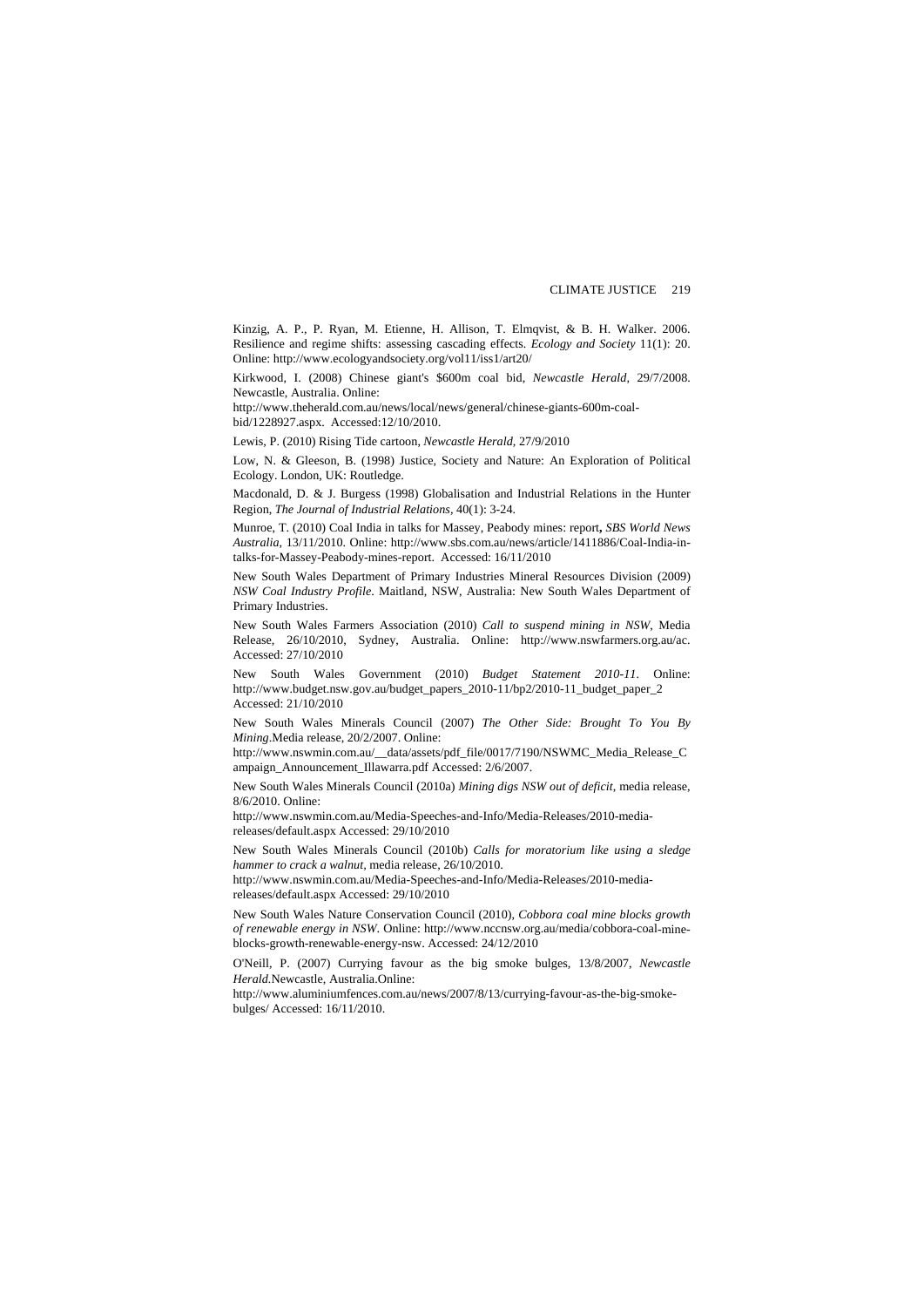Pearse, G. (2007) High and Dry: John Howard, Climate Change and the Selling of Australia's Future, Camberwell, Australia: Viking.

Pearse, G. (2009) *Quarry Vision: Coal, Climate Change and the End of the Resources*, Quarterly Essay 33, Melbourne, Australia: Black Inc.

Pettit, J. (2004) Climate Justice: A New Social Movement for Atmospheric Rights, *IDS Bulletin*, 35, 3: 102-106

http://www.pewclimate.org/global-warming-basics/coalfacts.cfm. Accessed: 11/09/2009. Pew Center on Global Climate Change (2008) *Coal and Climate Change Facts*. Online:

Regions Only Future?, Newcastle, Australia: Newcastle Ecology Centre. Phillips, B. & Ross, D. (1980) *Who Asked Us? Coal, Power, Aluminium - The Hunter* 

Warming Day conference 2/3/2007, Sydney University, Australia. Rising Tide Australia. Phillips, S. (2007) Can't beat climate catastrophe without a grassroots movement. *Global* Online:http://www.risingtide.org.au/node/419. Accessed: 1/5/2008.

Rann, A. (2004) *Electricity Industry Restructuring - A Chronology*. Background Paper 21 1997-98. Canberra, Australia: Parliamentary Library Science, Technology, Environment and Resources Group, updated 2004. http://www.aph.gov.au/library/pubs/bp/1997- 98/98bp21.htm. Accessed: 10/01/2010

Ray, G. (2005) Valley's ' lunar landscape' prompts demand for…mine free zone. *Newcastle Herald,* 8/2/2005. Newcastle, Australia.

Environment & Life Sciences, University of Newcastle, Australia. Rey-Lescure, O. (2009) Hunter Valley and mining areas. GIS Laboratory, School of

Riedy, C. (2007) *Energy and Transport Subsidies in Australia*. Sydney, Australia: Institute for Sustainable Futures.

Rising Tide Australia (2008) *Shopping costs the Earth: Cheap imports fuel climate change*. Online: http://www.risingtide.org.au/shopping. Accessed: 2/7/2009.

http://www.risingtide.org.au/activists-shut-down-worlds-biggest-coal-port. Accessed: Rising Tide Australia (2010) *Activists shut down world's biggest coal port*. Online: 21/10/2010.

*se solutions to climate*  Rising Tide North America (2009) *Hoodwinked in the hothouse: Fal Change.* Online: http://www.risingtidenorthamerica.org/special/fsbooklet.pdf Accessed: 28/10/2010

Robins, B. & B. Cubby (2010 Hunter powerbrokers celebrate mining ban after epic campaign , Sydney Morning Herald,15/5/2010, Sydney. Online:

[epic-campaig](http://www.risingtidenorthamerica.org/special/fsbooklet.pdf)n-20100514-v4gx.html. Accessed: 21/10/2010. [http://www.smh.com.au/environment/hunter-powerbrokers-celebrate-mining-ban-after-](http://www.risingtidenorthamerica.org/special/fsbooklet.pdf)

Rose, A. (2009) Gray v Minister for Planning: The Rising Tide, of Climate Change Litigation in Australia, *Sydney Law Review*, 29, 725-734

Schrader-Frechette, K. (2002) *Environmental Justice: Creating Equality, Reclaiming Democracy.* New York: Oxford University Press.

10/12/2010. Online: http://www.theherald.com.au/news/local/news/general/hunter-coal-Strachan, J. (2009) Hunter coal royalties helping NSW out of debt, *Newcastle Herald*, royalties-helping-nsw-out-of-debt/1701040.aspx . Accessed: 24/10/2010